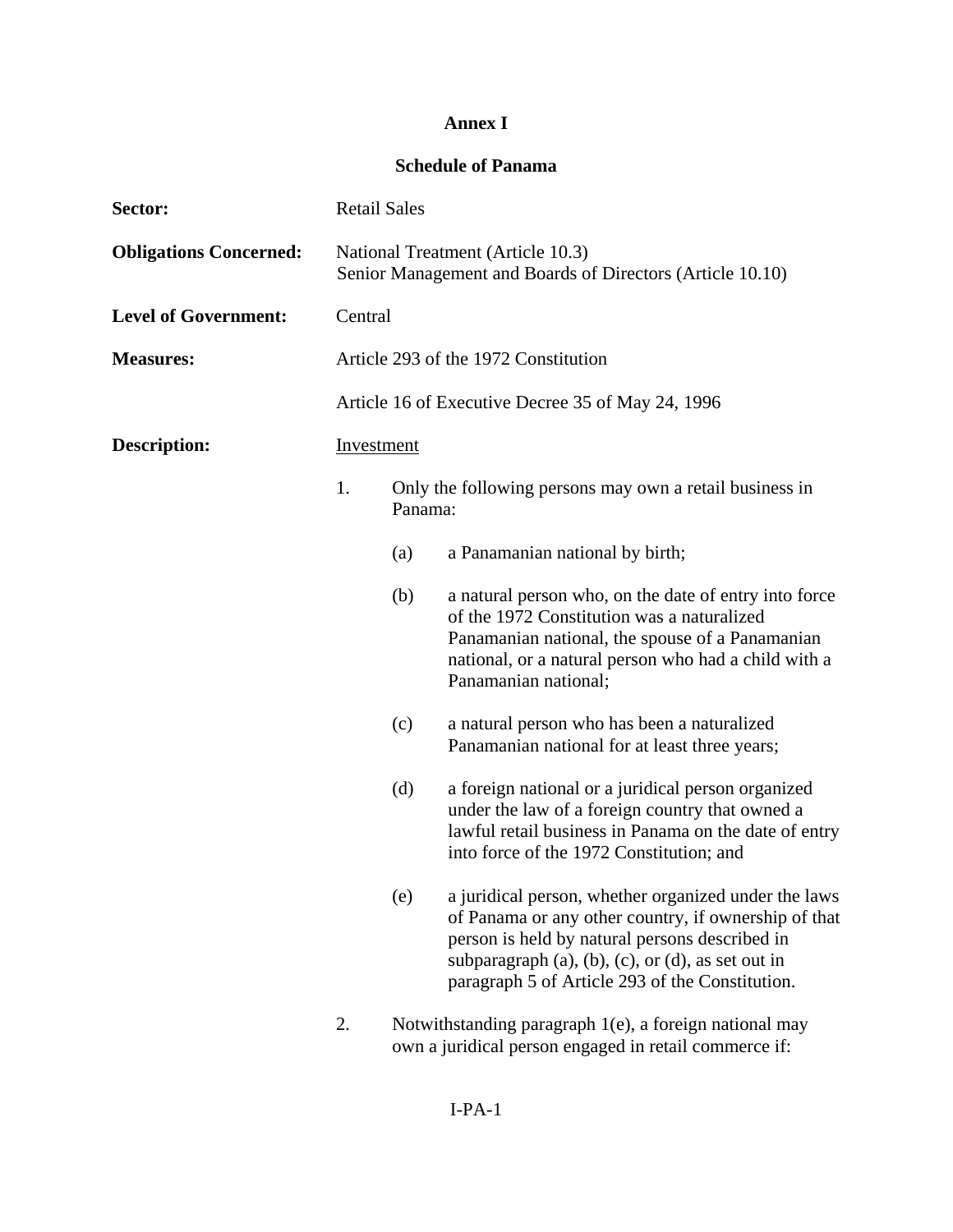- (a) the products sold by the juridical person in retail commerce are exclusively products that are produced at its direction and bear its label; or
- (b) the juridical person is engaged primarily in the sale of a service, and the products that it sells are necessarily associated with the sale of that service.
- 3. Senior managers and directors of a retail business must meet the same nationality requirements as owners of a retail business.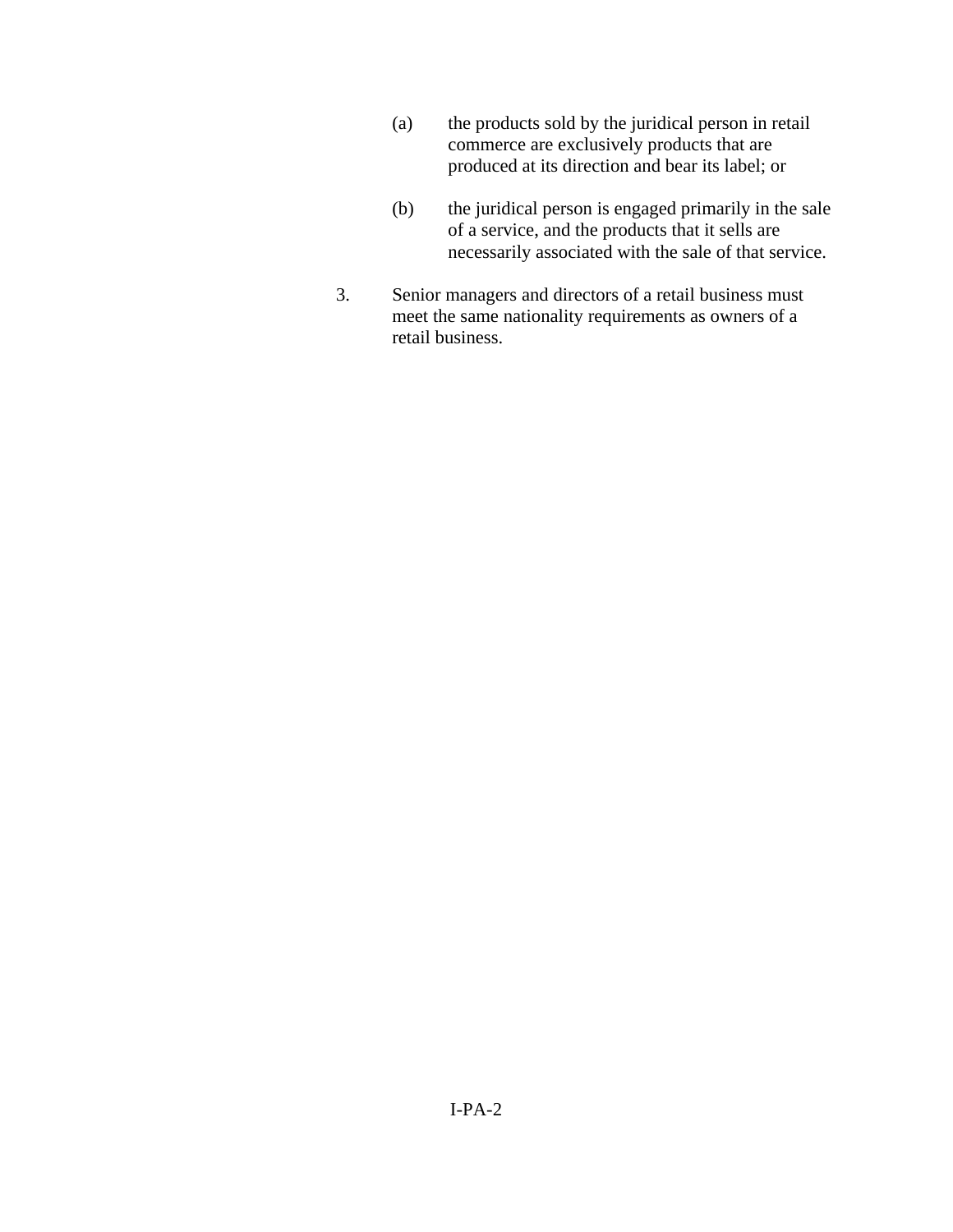| Sector:                       | <b>Real Property</b>                                                                                                                                                                                       |
|-------------------------------|------------------------------------------------------------------------------------------------------------------------------------------------------------------------------------------------------------|
| <b>Obligations Concerned:</b> | National Treatment (Article 10.3)                                                                                                                                                                          |
| <b>Level of Government:</b>   | Central                                                                                                                                                                                                    |
| <b>Measures:</b>              | Articles 290 and 291 of the 1972 Constitution                                                                                                                                                              |
| <b>Description:</b>           | Investment                                                                                                                                                                                                 |
|                               | No foreign government, foreign official, or foreign state enterprise,<br>may own real property in Panama, except property used for an<br>embassy.                                                          |
|                               | No foreign national or enterprise or enterprise organized under the<br>laws of Panama owned entirely or partially by foreign nationals<br>may own real property within ten kilometers of Panama's borders. |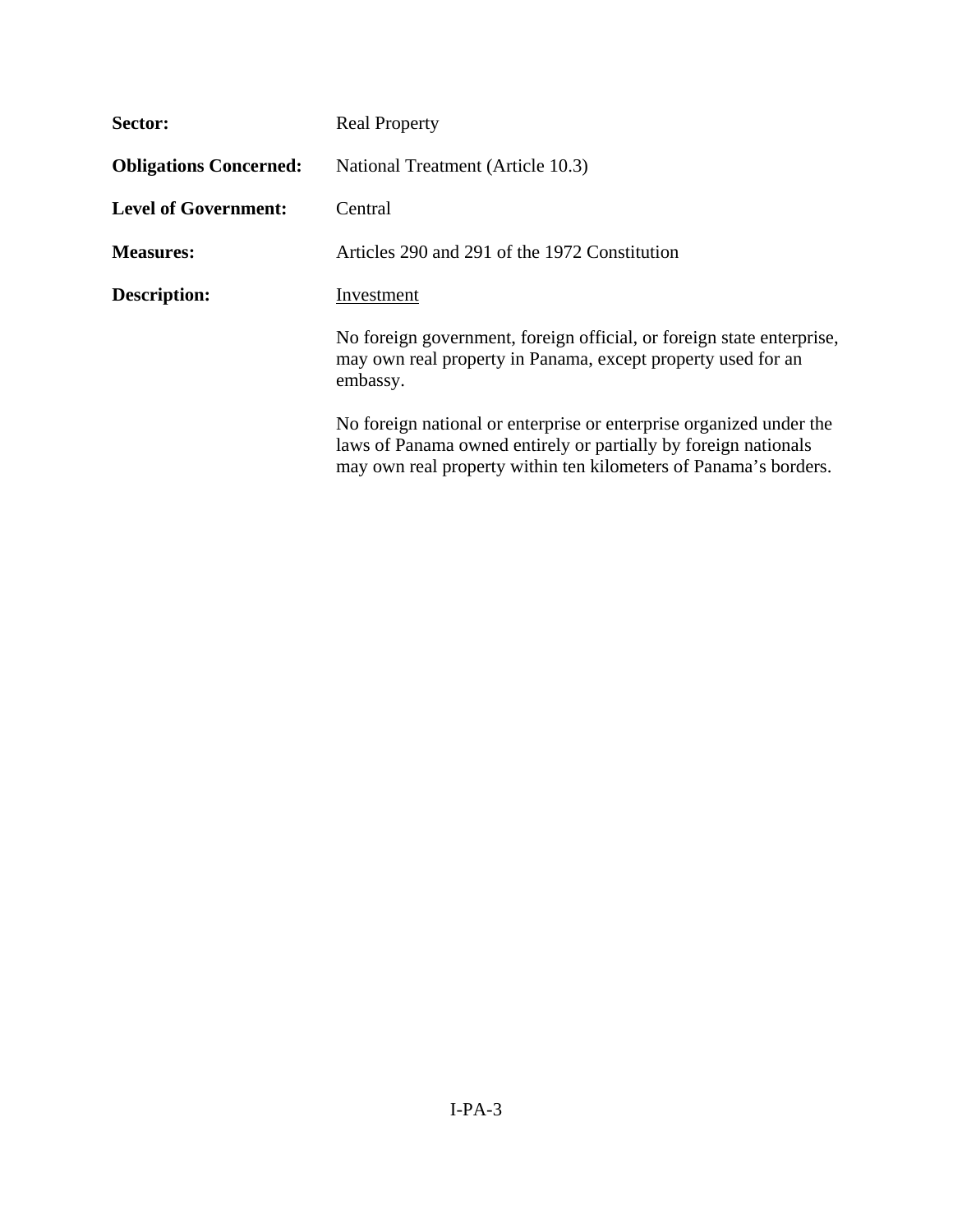| Sector:                       | <b>Public Utilities</b>                                                                                                                                                                                                       |
|-------------------------------|-------------------------------------------------------------------------------------------------------------------------------------------------------------------------------------------------------------------------------|
| <b>Obligations Concerned:</b> | National Treatment (Article 10.3)                                                                                                                                                                                             |
| <b>Level of Government:</b>   | Central                                                                                                                                                                                                                       |
| <b>Measures:</b>              | Article 285 of the 1972 Constitution                                                                                                                                                                                          |
| <b>Description:</b>           | Investment                                                                                                                                                                                                                    |
|                               | Panama may require that up to 100 percent of the capital of a<br>private enterprise operating a public utility be owned by<br>Panamanian persons. However, Panama may provide exceptions to<br>the preceding sentence by law. |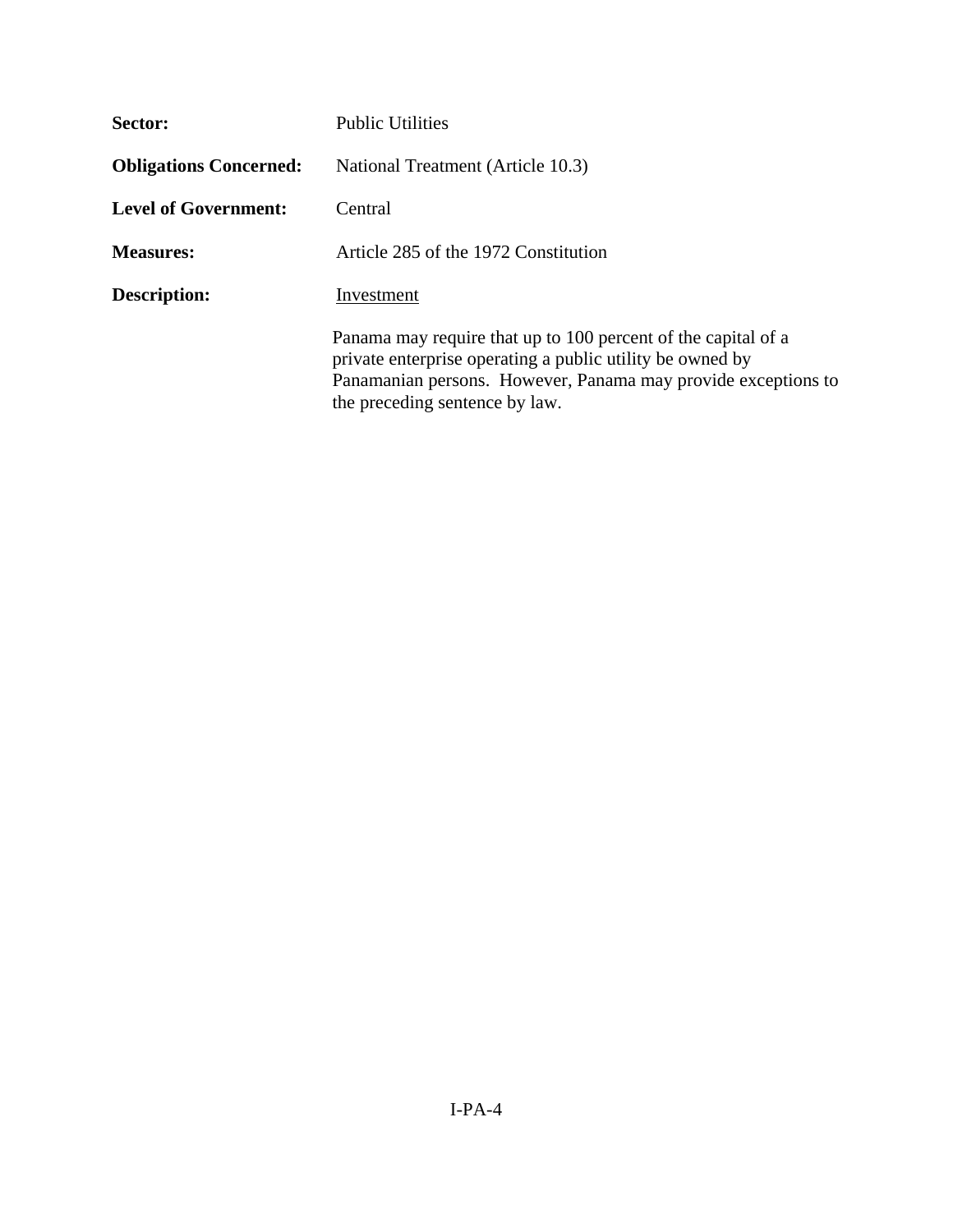| Sector:                       | Supply of Potable Water                                                                                                                                                                                                                                                                                                                                       |
|-------------------------------|---------------------------------------------------------------------------------------------------------------------------------------------------------------------------------------------------------------------------------------------------------------------------------------------------------------------------------------------------------------|
| <b>Obligations Concerned:</b> | National Treatment (Article 10.3)<br>Senior Management and Board of Directors (Article 10.10)                                                                                                                                                                                                                                                                 |
| <b>Level of Government:</b>   | Central                                                                                                                                                                                                                                                                                                                                                       |
| <b>Measures:</b>              | Article 285 of the 1972 Constitution                                                                                                                                                                                                                                                                                                                          |
| <b>Description:</b>           | <b>Investment</b>                                                                                                                                                                                                                                                                                                                                             |
|                               | If Panama allows private equity investment in an enterprise<br>supplying potable water to the public, it may require that up to 100<br>percent of the capital of such an enterprise be owned by<br>Panamanian persons. Panama may require that the senior managers<br>and members of the board of directors of such an enterprise be<br>Panamanian nationals. |
|                               | However, Panama may provide exceptions to the preceding<br>paragraph by law.                                                                                                                                                                                                                                                                                  |
|                               | For greater certainty, this entry does not apply to the supply of<br>bottled water.                                                                                                                                                                                                                                                                           |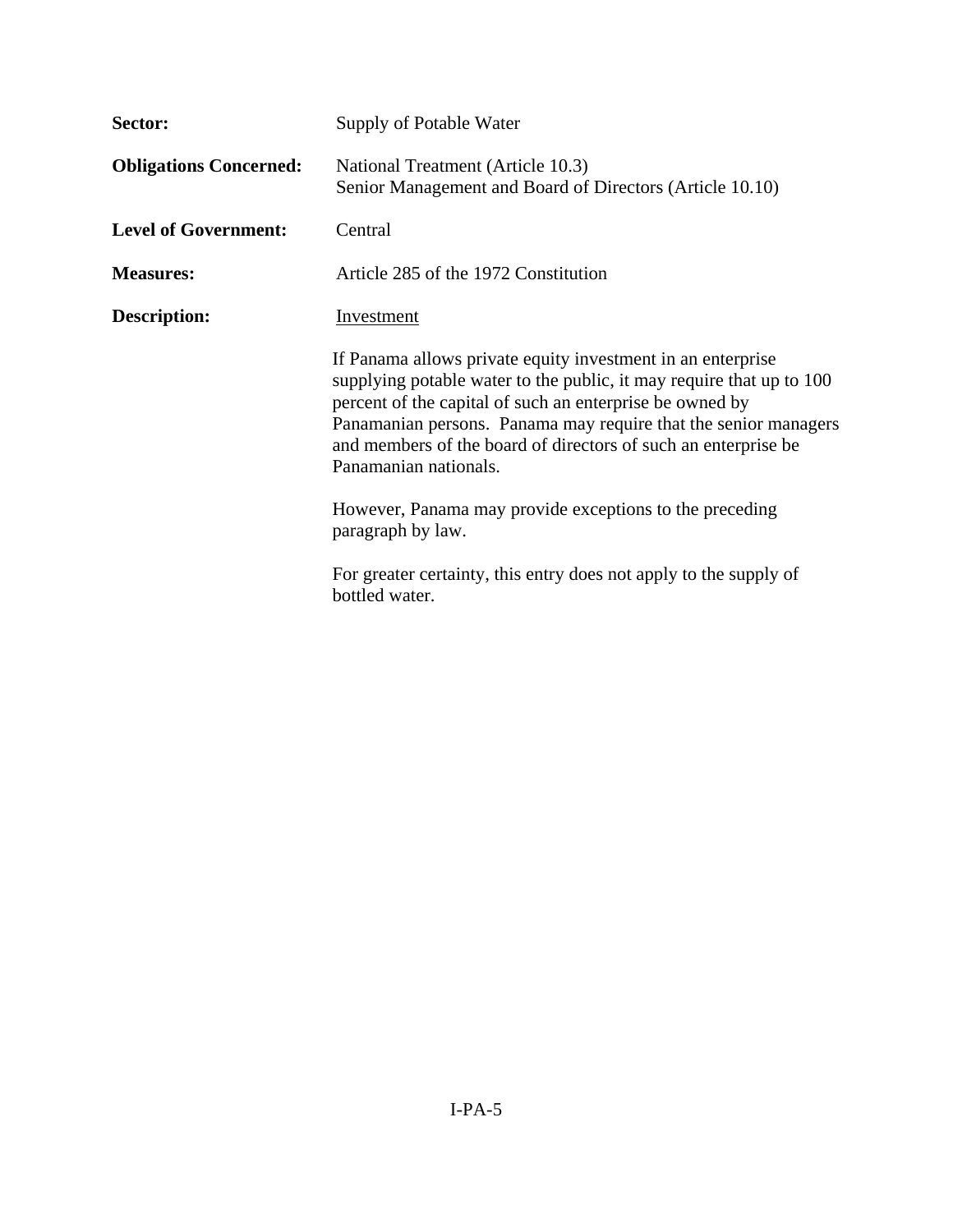| Sector:                       | <b>All Sectors</b>                                                                                                                                                                                                                                                                                                                                                                      |
|-------------------------------|-----------------------------------------------------------------------------------------------------------------------------------------------------------------------------------------------------------------------------------------------------------------------------------------------------------------------------------------------------------------------------------------|
| <b>Obligations Concerned:</b> | National Treatment (Article 11.2)                                                                                                                                                                                                                                                                                                                                                       |
| <b>Level of Government:</b>   | Central                                                                                                                                                                                                                                                                                                                                                                                 |
| <b>Measures:</b>              | Article 322 of the 1972 Constitution                                                                                                                                                                                                                                                                                                                                                    |
|                               | Article 86 of Law No. 19 of June 11, 1997                                                                                                                                                                                                                                                                                                                                               |
| <b>Description:</b>           | <b>Cross-Border Services</b>                                                                                                                                                                                                                                                                                                                                                            |
|                               | Preference shall be given to Panamanian nationals over foreign<br>nationals for contractual positions within the Panama Canal<br>Authority. In the event that all applicants for a position are foreign<br>nationals, preference shall be given to those foreign nationals with<br>Panamanian spouses or those foreign nationals who have lived in<br>Panama for ten consecutive years. |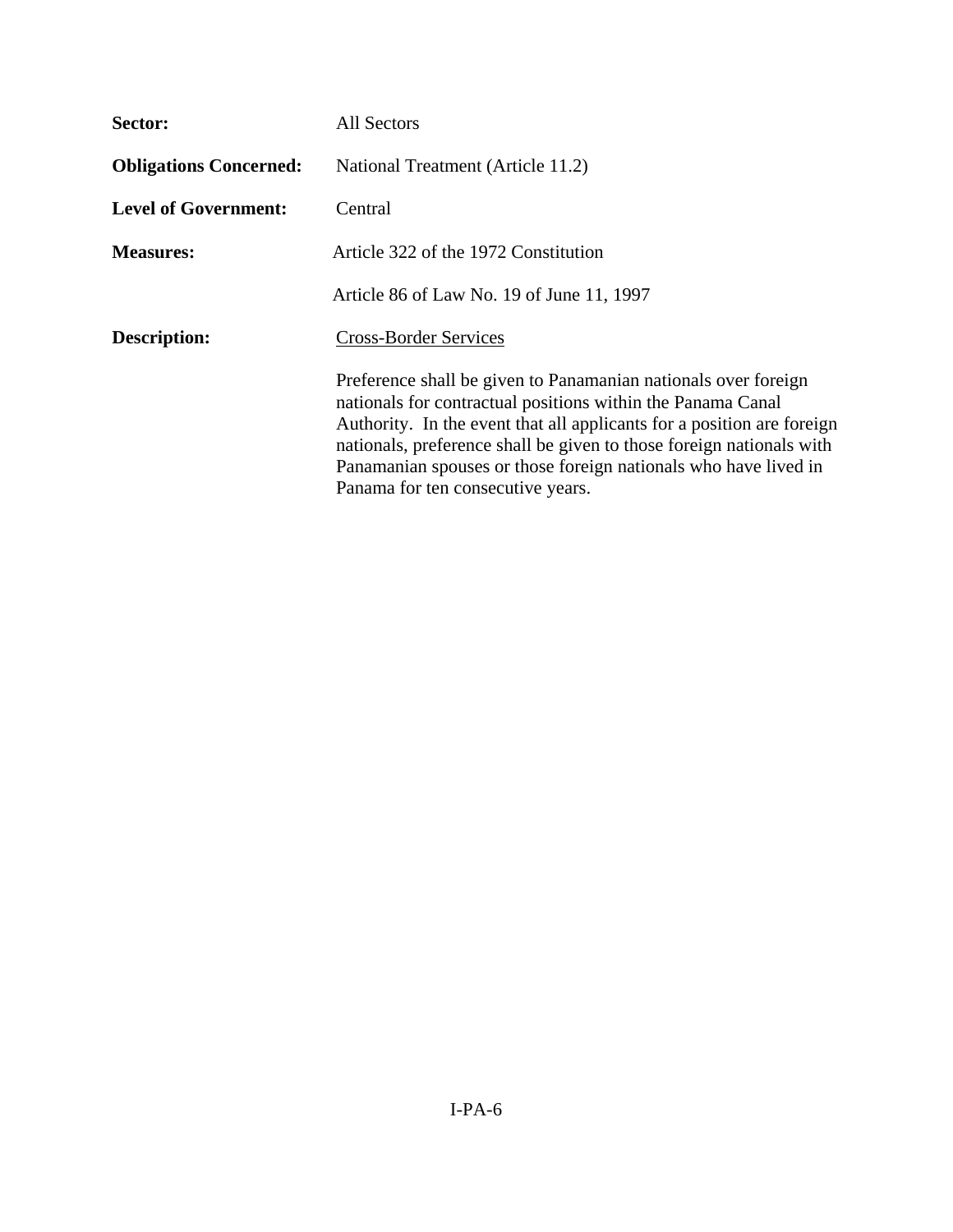| Sector:                       | <b>Travel Agencies</b>                                                                                                                                                                                                                                                                                                                                                                     |
|-------------------------------|--------------------------------------------------------------------------------------------------------------------------------------------------------------------------------------------------------------------------------------------------------------------------------------------------------------------------------------------------------------------------------------------|
| <b>Obligations Concerned:</b> | National Treatment (Articles 10.3 and 11.2)                                                                                                                                                                                                                                                                                                                                                |
| <b>Level of Government:</b>   | Central                                                                                                                                                                                                                                                                                                                                                                                    |
| <b>Measures:</b>              | Article 2 of Law No. 73 of December 22, 1976                                                                                                                                                                                                                                                                                                                                               |
| <b>Description:</b>           | <b>Cross-Border Services and Investment</b>                                                                                                                                                                                                                                                                                                                                                |
|                               | Travel agencies are those enterprises that serve as intermediaries<br>between travelers and the suppliers of the services they consume.<br>To engage in these activities in the territory of Panama, a supplier<br>must meet the criteria set out in the entry on Retail Sales. Natural<br>persons engaged in these activities in the territory of Panama must<br>be Panamanian nationals. |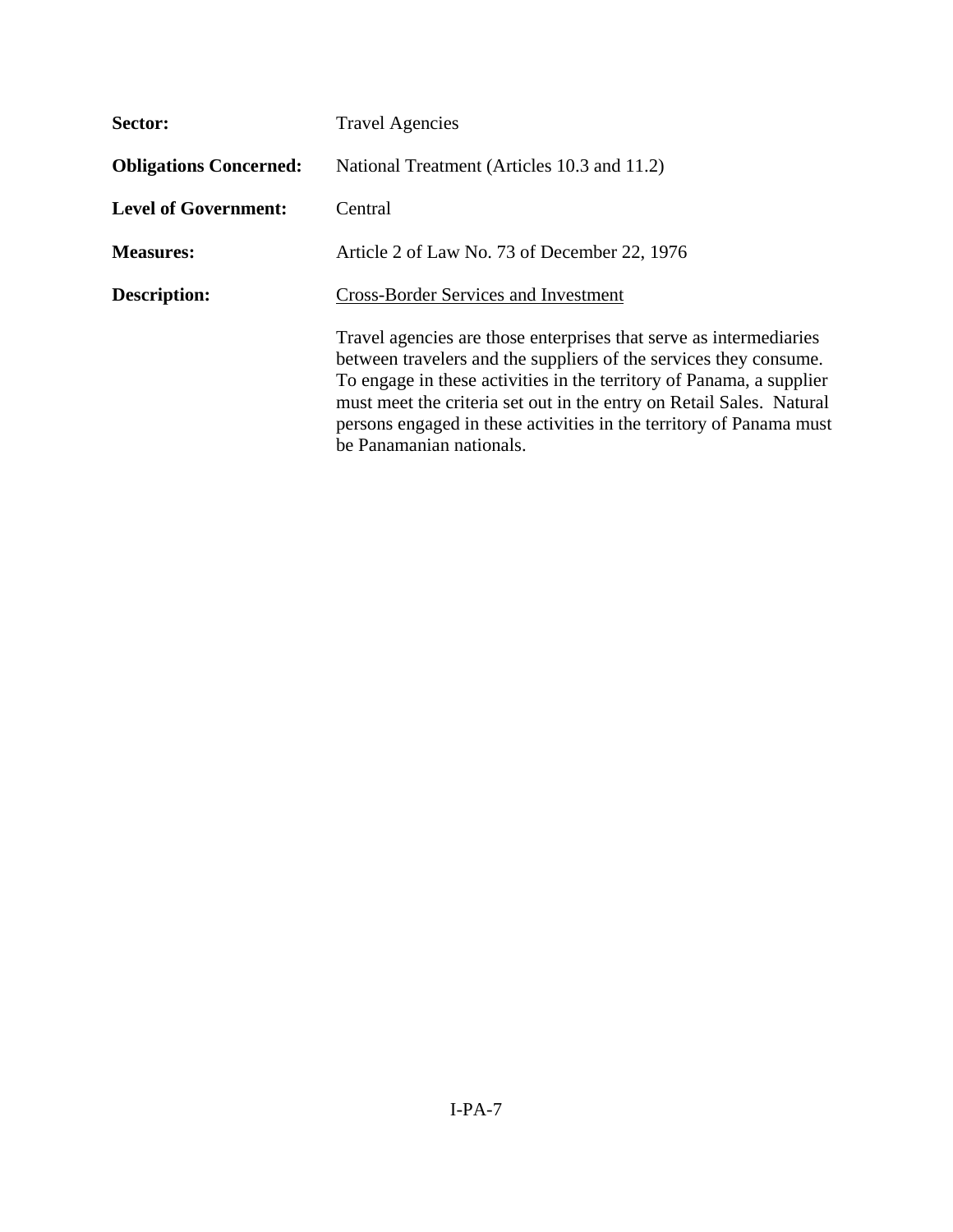| Sector:                       | <b>Transmission of Radio and Television Programs</b>                                                                                                                                                                                                                                                                                                                                                                                             |
|-------------------------------|--------------------------------------------------------------------------------------------------------------------------------------------------------------------------------------------------------------------------------------------------------------------------------------------------------------------------------------------------------------------------------------------------------------------------------------------------|
| <b>Obligations Concerned:</b> | National Treatment (Articles 10.3 and 11.2)<br>Most-Favored-Nation Treatment (Article 11.3)<br>Senior Management and Boards of Directors (Article 10.10)                                                                                                                                                                                                                                                                                         |
| <b>Level of Government:</b>   | Central                                                                                                                                                                                                                                                                                                                                                                                                                                          |
| <b>Measures:</b>              | Article 285 of the 1972 Constitution                                                                                                                                                                                                                                                                                                                                                                                                             |
|                               | Articles 14 and 25 of Law No. 24 of June 30, 1999                                                                                                                                                                                                                                                                                                                                                                                                |
|                               | Articles 152 and 161 of Executive Decree No. 189 of August 13,<br>1999                                                                                                                                                                                                                                                                                                                                                                           |
| <b>Description:</b>           | <b>Cross-Border Services and Investment</b>                                                                                                                                                                                                                                                                                                                                                                                                      |
|                               | A concession to operate a public radio or public television station<br>in Panama may be granted to a natural person or an enterprise. In<br>the case of a natural person, the concessionaire must be a<br>Panamanian national. In the case of an enterprise, at least 65<br>percent of the shares of the concessionaire must be owned by<br>Panamanian nationals.                                                                                |
|                               | Each of the senior managers and directors of an enterprise<br>operating a public radio or public television station must be a<br>Panamanian national.                                                                                                                                                                                                                                                                                            |
|                               | Under no circumstances may a foreign government or a foreign<br>state enterprise supply, by itself or through a third party, public<br>radio or public television services or hold a controlling interest,<br>directly or indirectly, in an enterprise that supplies such services.                                                                                                                                                              |
|                               | Concessionaires of public radio or public television services may<br>not broadcast any type of advertisement originating within Panama<br>containing announcements made by announcers who do not have a<br>license issued by the Autoridad Nacional de los Servicios Públicos.<br>Such licenses may only be obtained by Panamanian nationals and<br>nationals of other countries that have granted reciprocal rights to<br>Panamanian nationals. |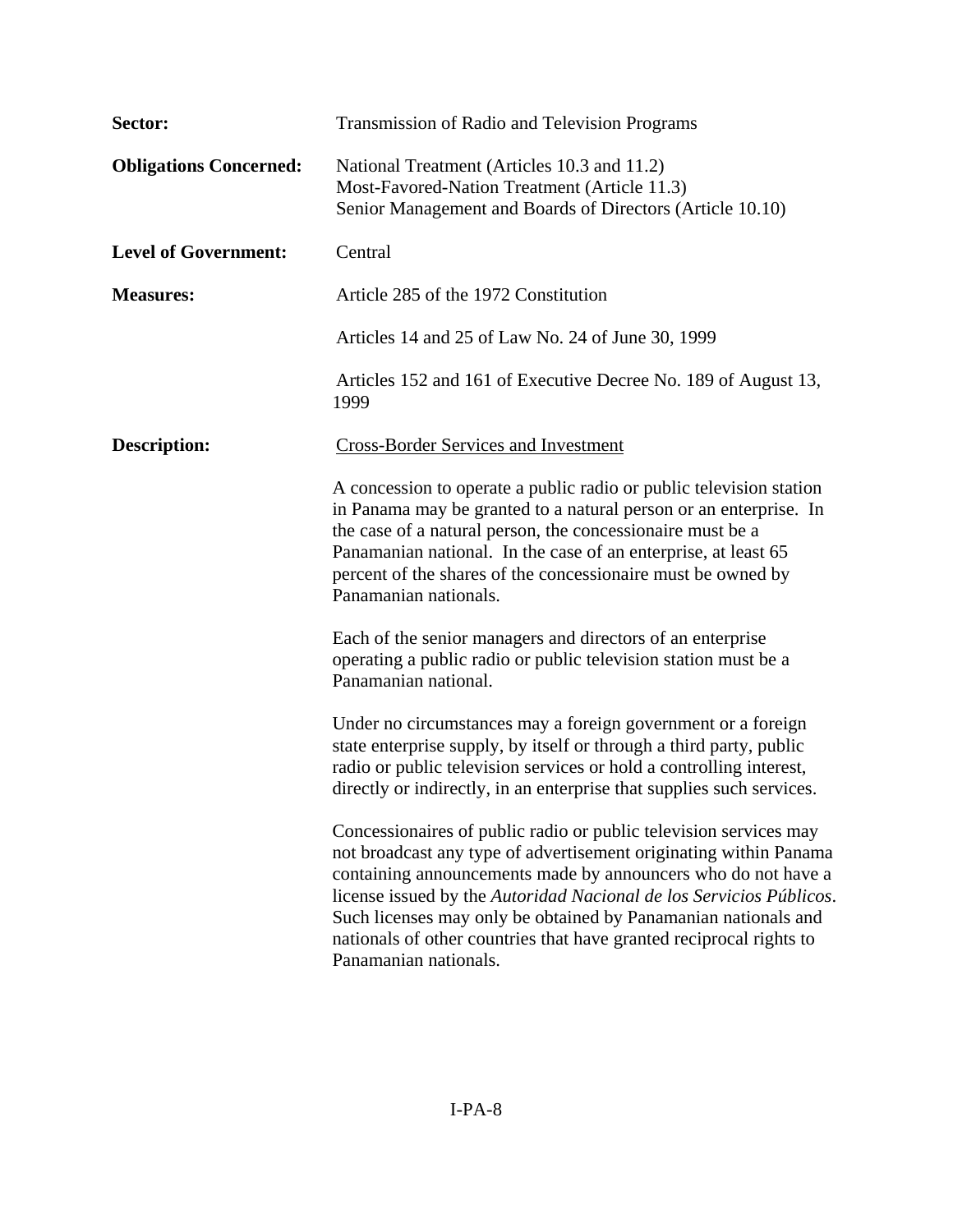| Sector:                       | <b>Telecommunication Services</b>                                                                                                                                                                               |
|-------------------------------|-----------------------------------------------------------------------------------------------------------------------------------------------------------------------------------------------------------------|
| <b>Obligations Concerned:</b> | National Treatment (Article 10.3)                                                                                                                                                                               |
| <b>Level of Government:</b>   | Central                                                                                                                                                                                                         |
| <b>Measures:</b>              | Article 21 of Law No. 31 of February 8, 1996                                                                                                                                                                    |
| <b>Description:</b>           | Investment                                                                                                                                                                                                      |
|                               | No enterprise that is directly or indirectly owned or controlled by a<br>foreign government or in which a foreign government is a partner<br>may supply telecommunications services in the territory of Panama. |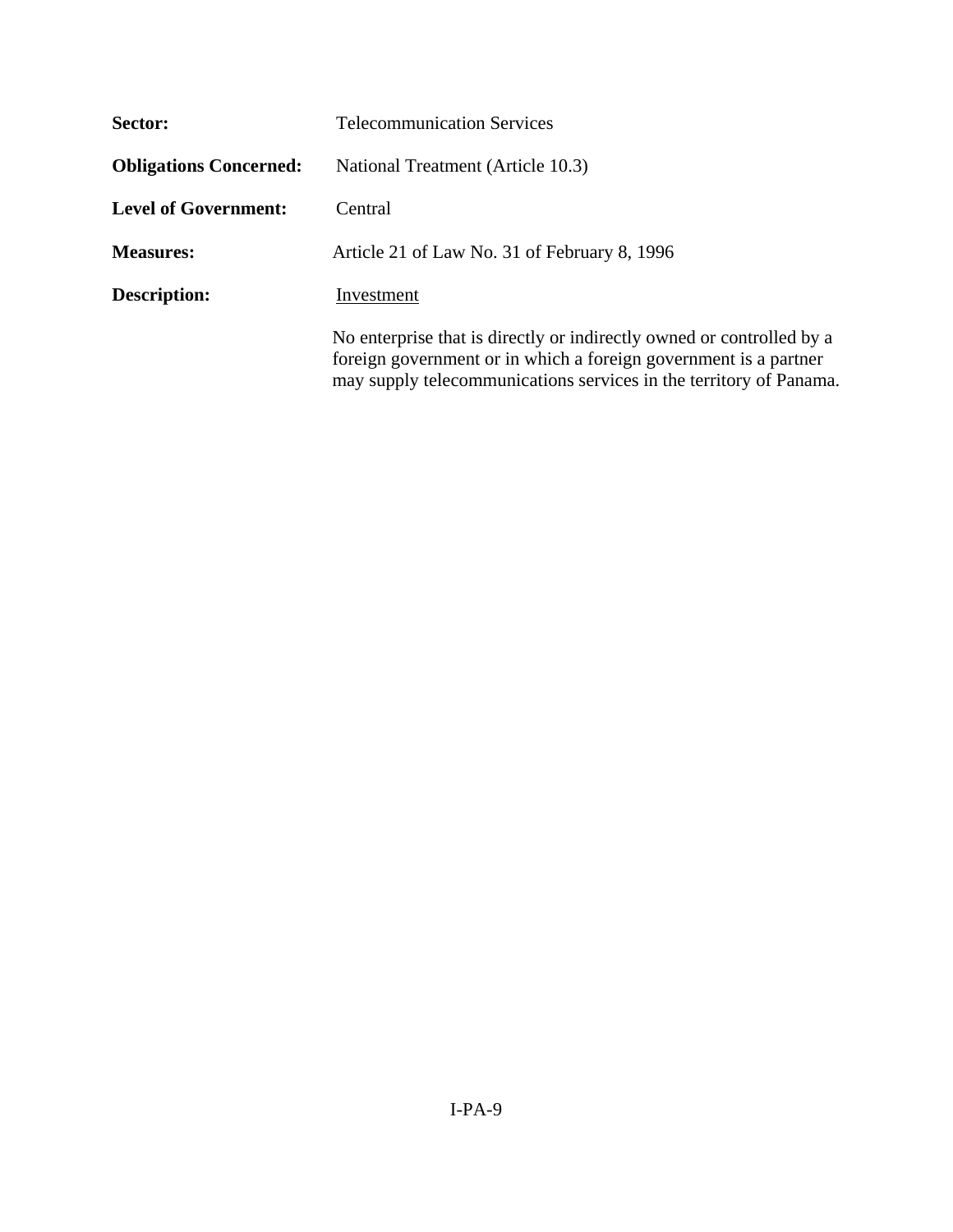| Sector:                       | Education                                                                                                 |
|-------------------------------|-----------------------------------------------------------------------------------------------------------|
| <b>Obligations Concerned:</b> | National Treatment (Article 11.2)                                                                         |
| <b>Level of Government:</b>   | Central                                                                                                   |
| <b>Measures:</b>              | Article 100 of the 1972 Constitution                                                                      |
| <b>Description:</b>           | <b>Cross-Border Services</b>                                                                              |
|                               | Only Panamanian nationals may teach Panamanian history and<br>civic education in the territory of Panama. |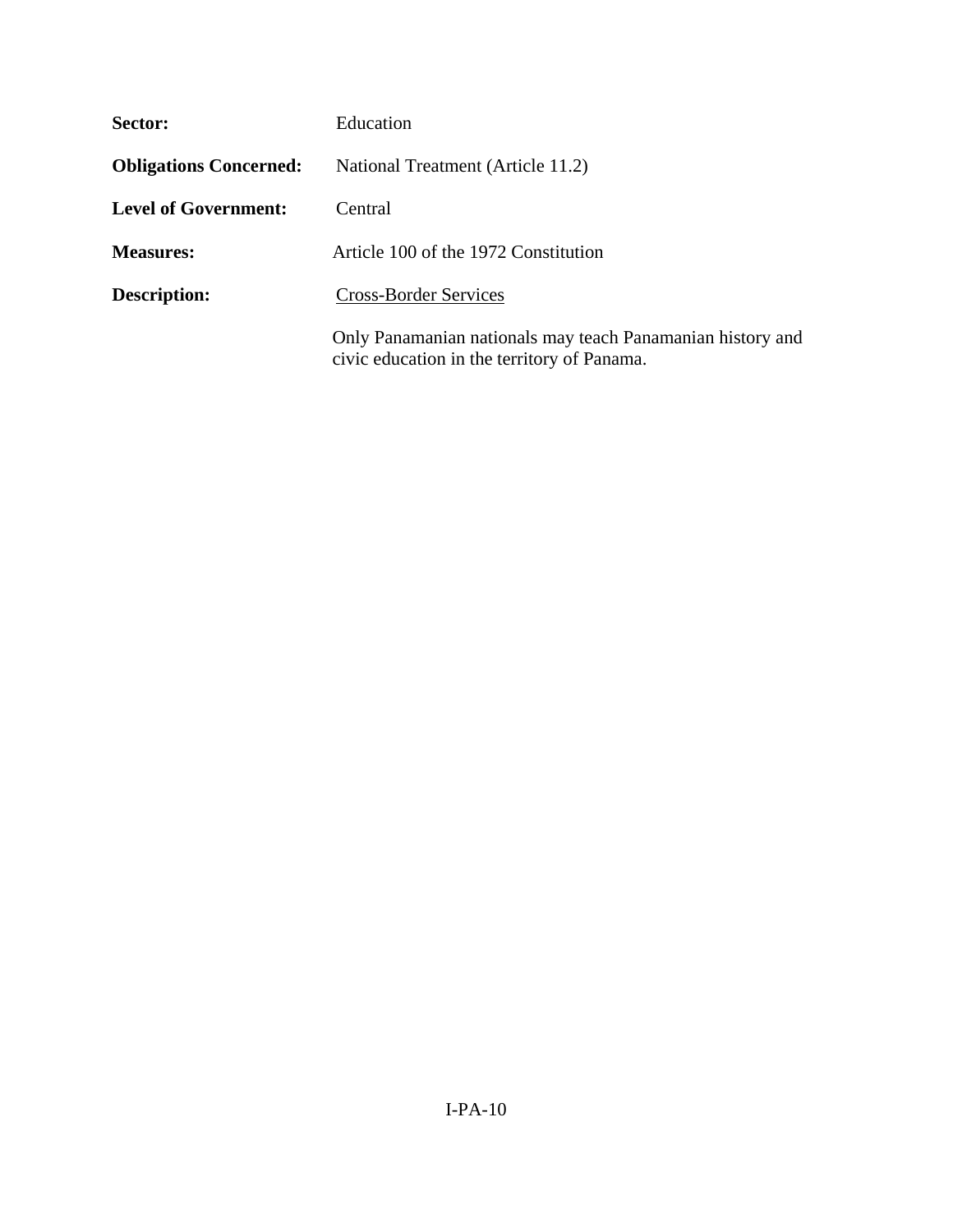| Sector:                       | <b>Electric Power</b>                                                                                                                                                                                                                                                         |
|-------------------------------|-------------------------------------------------------------------------------------------------------------------------------------------------------------------------------------------------------------------------------------------------------------------------------|
| <b>Obligations Concerned:</b> | Market Access (Article 11.4)                                                                                                                                                                                                                                                  |
| <b>Level of Government:</b>   | Central                                                                                                                                                                                                                                                                       |
| <b>Measures:</b>              | Articles 32, 45, and 46 of Law No. 6 of February 3, 1997                                                                                                                                                                                                                      |
| <b>Description:</b>           | <b>Cross-Border Services</b>                                                                                                                                                                                                                                                  |
|                               | Electric power transmission services in the territory of Panama<br>may be supplied only by the Government of Panama.                                                                                                                                                          |
|                               | Electric power distribution services in the territory of Panama shall<br>be supplied by three enterprises for a period of fifteen years, under<br>concessions granted by the Autoridad Nacional de los Servicios<br><i>Públicos.</i> This period started on October 22, 1998. |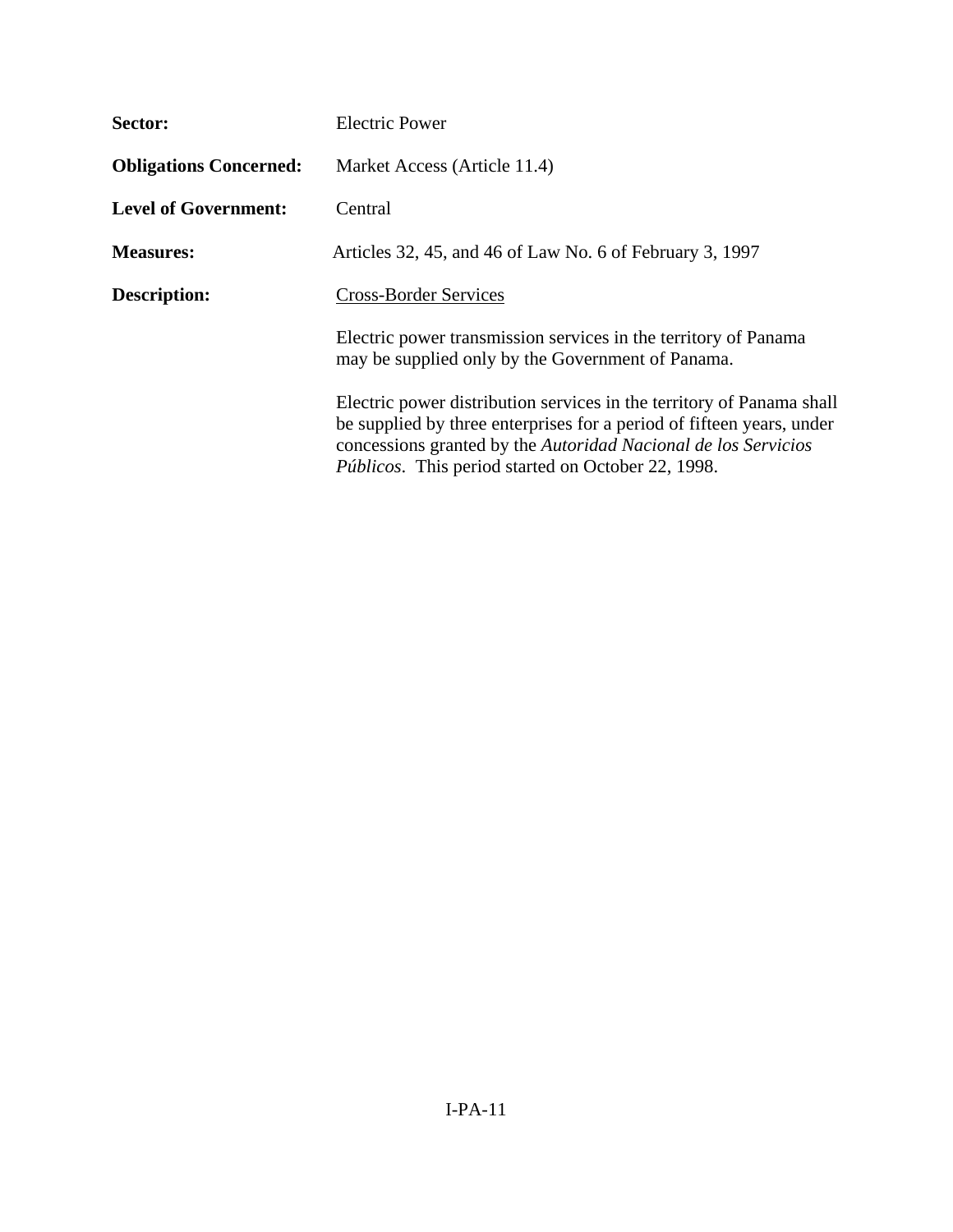| Sector:                       | Crude Petroleum, Hydrocarbons, and Natural Gas                                                                                                                                                                      |
|-------------------------------|---------------------------------------------------------------------------------------------------------------------------------------------------------------------------------------------------------------------|
| <b>Obligations Concerned:</b> | Local Presence (Article 11.5)                                                                                                                                                                                       |
| <b>Level of Government:</b>   | Central                                                                                                                                                                                                             |
| <b>Measures:</b>              | Articles 21, 25, 26, and 71 of Law No. 8 of June 16, 1987                                                                                                                                                           |
| Description:                  | <b>Cross-Border Services</b>                                                                                                                                                                                        |
|                               | When a foreign enterprise is awarded a concession to explore for,<br>exploit, refine, transport, store, market, or export petroleum,<br>hydrocarbons, or natural gas, it must establish an enterprise in<br>Panama. |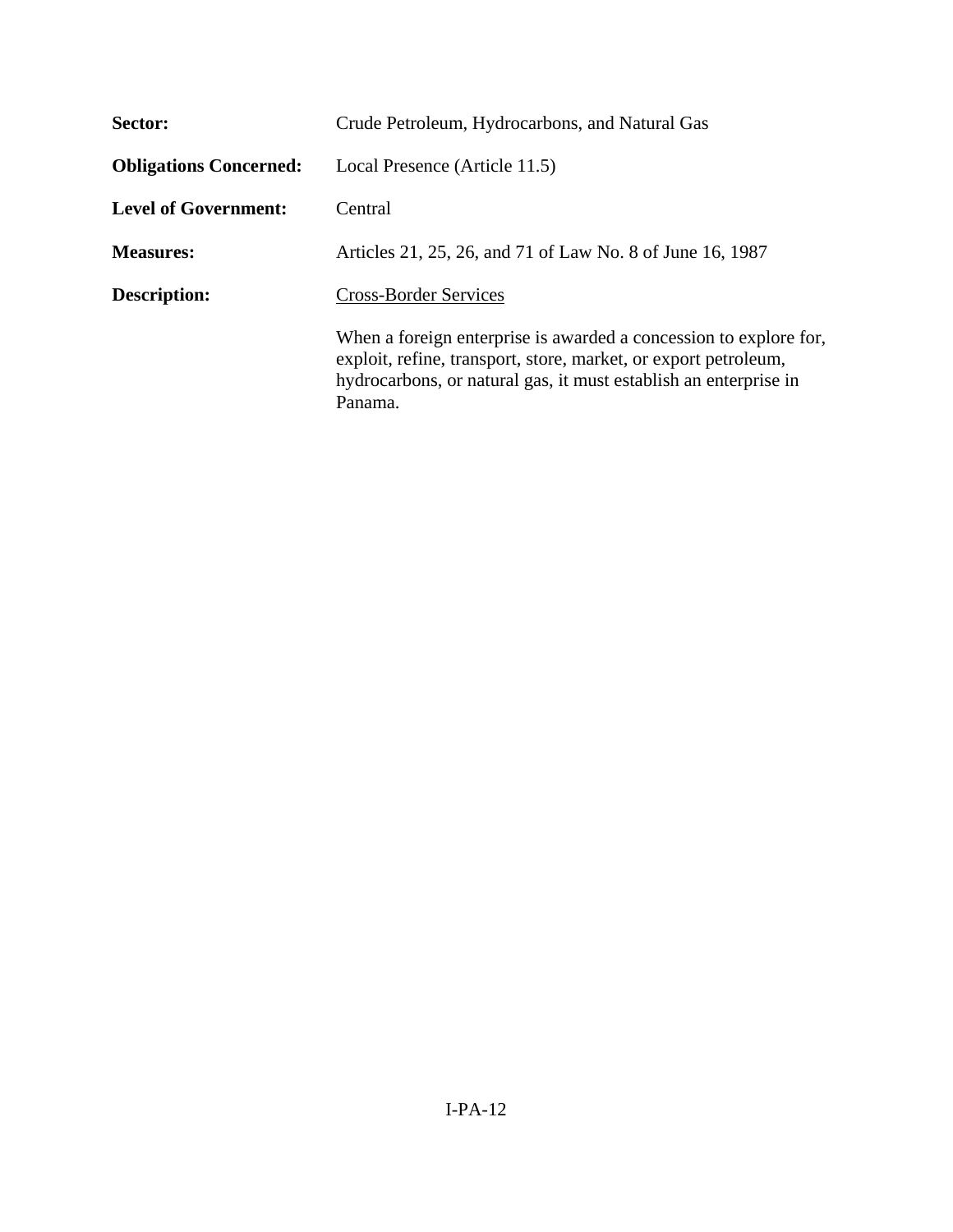| Sector:                       | <b>Operation of Mines</b>                                                                                                                                                                                                           |
|-------------------------------|-------------------------------------------------------------------------------------------------------------------------------------------------------------------------------------------------------------------------------------|
| Sub-sector:                   | Extraction of Non-metallic, Metallic (except Precious Minerals)<br>Minerals, Precious Alluvial Minerals, Precious Non-Alluvial<br>Minerals, Fuel Minerals (except Hydrocarbons) and Reserve<br><b>Minerals and Related Services</b> |
| <b>Obligations Concerned:</b> | National Treatment (Article 10.3)                                                                                                                                                                                                   |
| <b>Level of Government:</b>   | Central                                                                                                                                                                                                                             |
| <b>Measures:</b>              | Articles 4, 5, 130, 131, 132, and 135 of Decree Law No. 23 of<br>August 22, 1963                                                                                                                                                    |
|                               | Article 11 of Law No. 3 of January 28, 1988                                                                                                                                                                                         |
| Description:                  | Investment                                                                                                                                                                                                                          |
|                               | No foreign government or foreign state enterprise may obtain a<br>mining concession.                                                                                                                                                |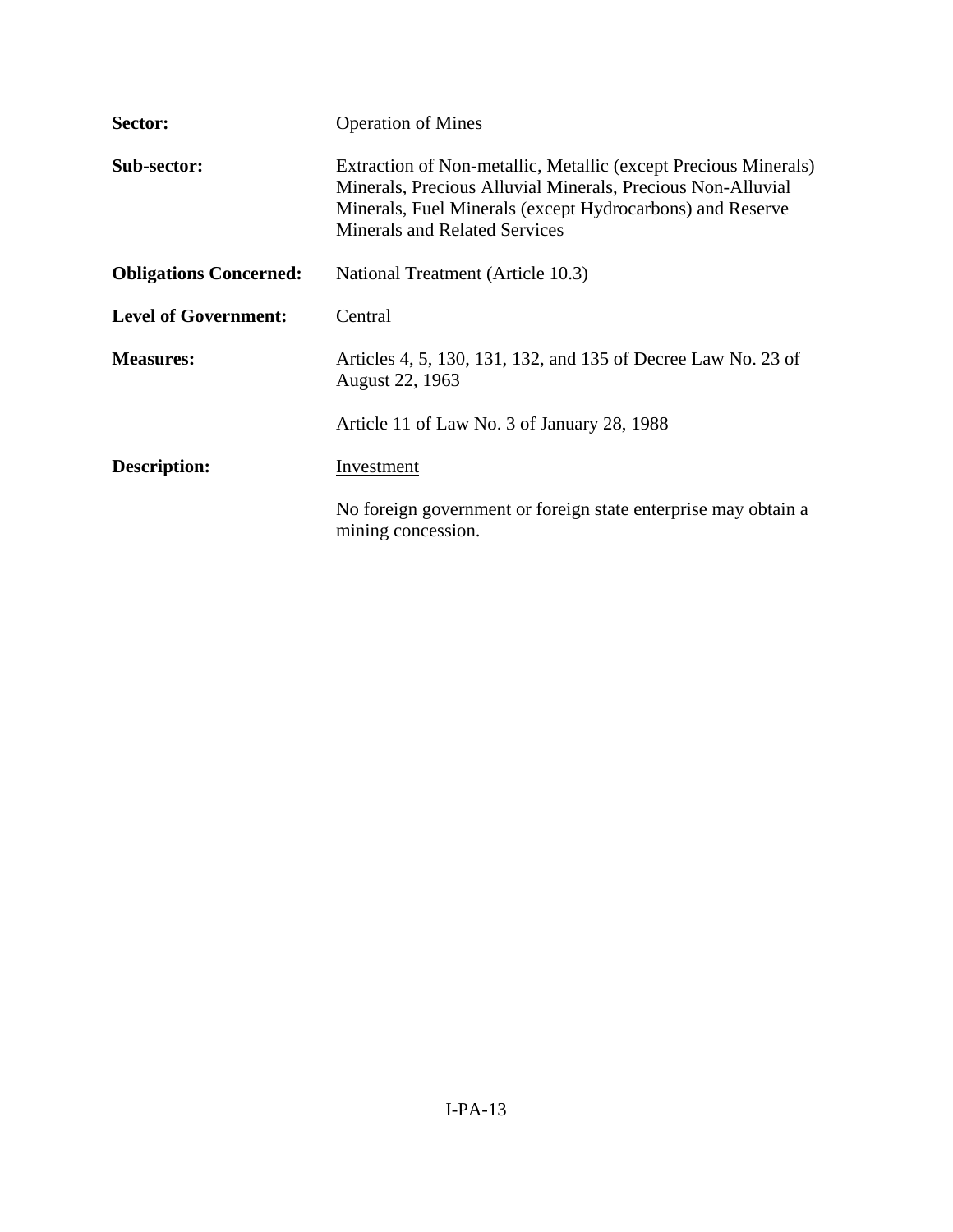| Sector:                       | Exploration and Exploitation of Non-Metallic Minerals Used As<br>Construction, Ceramic, Refractory, and Metallurgical Materials                                                                                                                                  |  |  |
|-------------------------------|------------------------------------------------------------------------------------------------------------------------------------------------------------------------------------------------------------------------------------------------------------------|--|--|
| <b>Obligations Concerned:</b> | National Treatment (Article 10.3)                                                                                                                                                                                                                                |  |  |
| <b>Level of Government:</b>   | Central                                                                                                                                                                                                                                                          |  |  |
| <b>Measures:</b>              | Article 3 of Law No. 109 of October 8, 1973                                                                                                                                                                                                                      |  |  |
|                               | Article 7 of Law No. 32 of February 9, 1996                                                                                                                                                                                                                      |  |  |
| <b>Description:</b>           | Investment                                                                                                                                                                                                                                                       |  |  |
|                               | Only a Panamanian national or an enterprise organized under<br>Panamanian law may obtain a contract for the exploration and<br>exploitation of limestone, sand, quarry stone, tufa, clay, gravel,<br>debris, feldspar, plaster, and other non-metallic minerals. |  |  |
|                               | Except as authorized by the Panamanian government, no foreign<br>state enterprise may obtain such a contract.                                                                                                                                                    |  |  |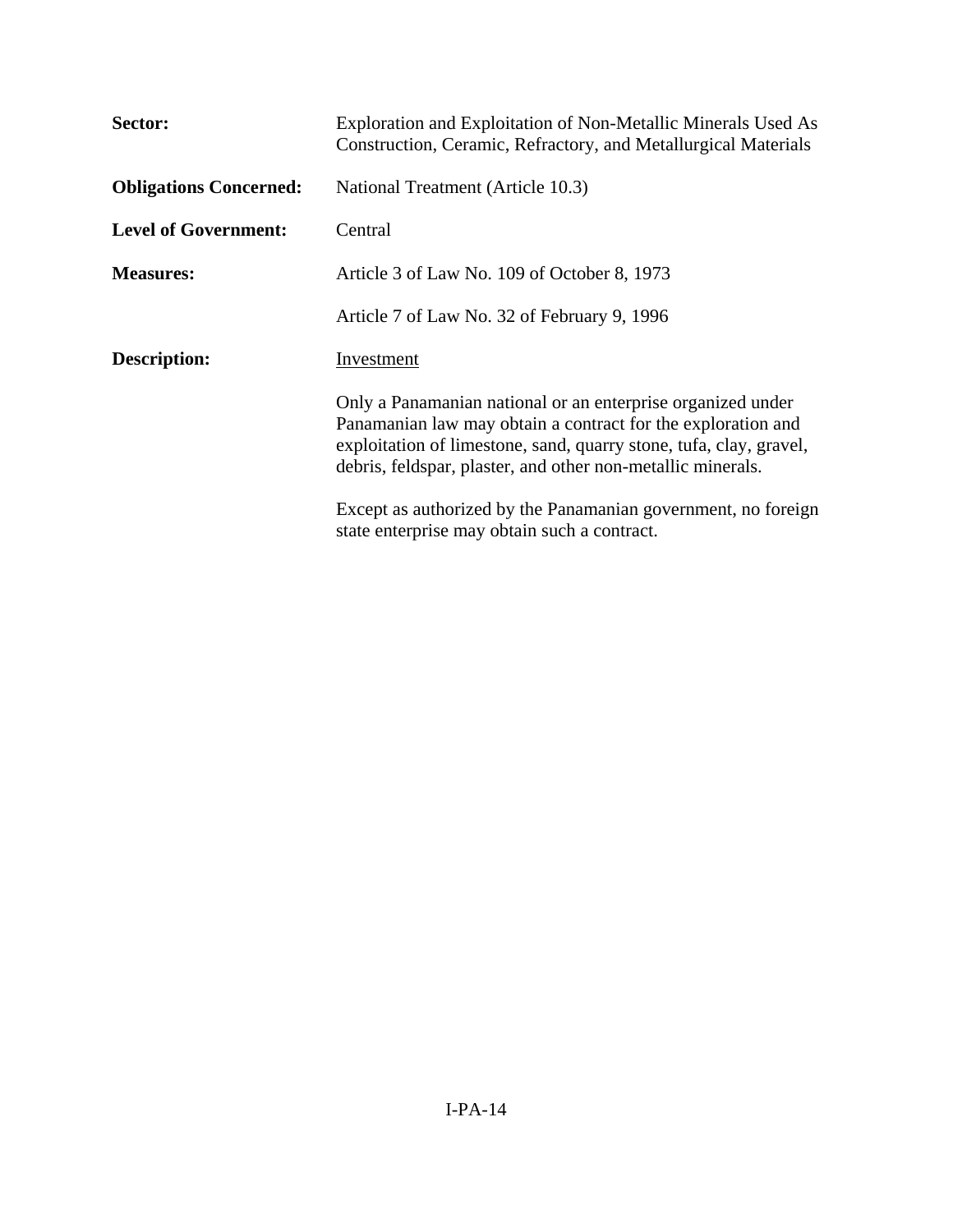| Sector:                       | Fishing                                                                                                                                                                                                          |  |  |
|-------------------------------|------------------------------------------------------------------------------------------------------------------------------------------------------------------------------------------------------------------|--|--|
| <b>Obligations Concerned:</b> | National Treatment (Article 10.3)<br>Performance Requirements (Article 10.9)                                                                                                                                     |  |  |
| <b>Level of Government:</b>   | Central                                                                                                                                                                                                          |  |  |
| <b>Measures:</b>              | Article 286 of Law No. 8 (the Fiscal Code of the Republic of<br>Panama), of January 27, 1956                                                                                                                     |  |  |
|                               | Law No. 20 of August 11, 1994                                                                                                                                                                                    |  |  |
|                               | Articles 5 and 6 of Decree Law No. 17 of July 9, 1959                                                                                                                                                            |  |  |
|                               | Article 1 of Decree No. 116 of November 26, 1980                                                                                                                                                                 |  |  |
|                               | Article 3 of Executive Decree No. 124 of November 8, 1990                                                                                                                                                        |  |  |
|                               | Articles 4 and 7 of the Executive Decree No. 38 of June 15, 1992                                                                                                                                                 |  |  |
|                               | Article 1 of Decree No. 71 or October 20, 1992                                                                                                                                                                   |  |  |
|                               | Administrative Resolution 003 of January 7, 2004                                                                                                                                                                 |  |  |
| <b>Description:</b>           | Investment                                                                                                                                                                                                       |  |  |
|                               | Only a Panamanian national or enterprise owned or controlled by<br>Panamanian nationals may sell for consumption in Panama fish<br>caught in the jurisdictional waters of Panama.                                |  |  |
|                               | Only a Panamanian-built vessel may perform commercial or<br>industrial shrimp fishing in the jurisdictional waters of Panama.                                                                                    |  |  |
|                               | Only a vessel owned by a Panamanian national or an enterprise<br>organized under Panamanian law may fish for tuna in the<br>jursidictional waters of Panama in vessels with a capacity of less<br>than 150 tons. |  |  |
|                               | Only a vessel owned by a Panamanian national or an enterprise<br>organized under Panamanian law may obtain a license for coastal<br>(manual) fishing.                                                            |  |  |
|                               | Only a Panamanian-flagged vessel that is at least 75 percent owned<br>by a Panamanian national or an enterprise organized under<br>Panamanian law and that is engaged in international tuna trade                |  |  |
|                               |                                                                                                                                                                                                                  |  |  |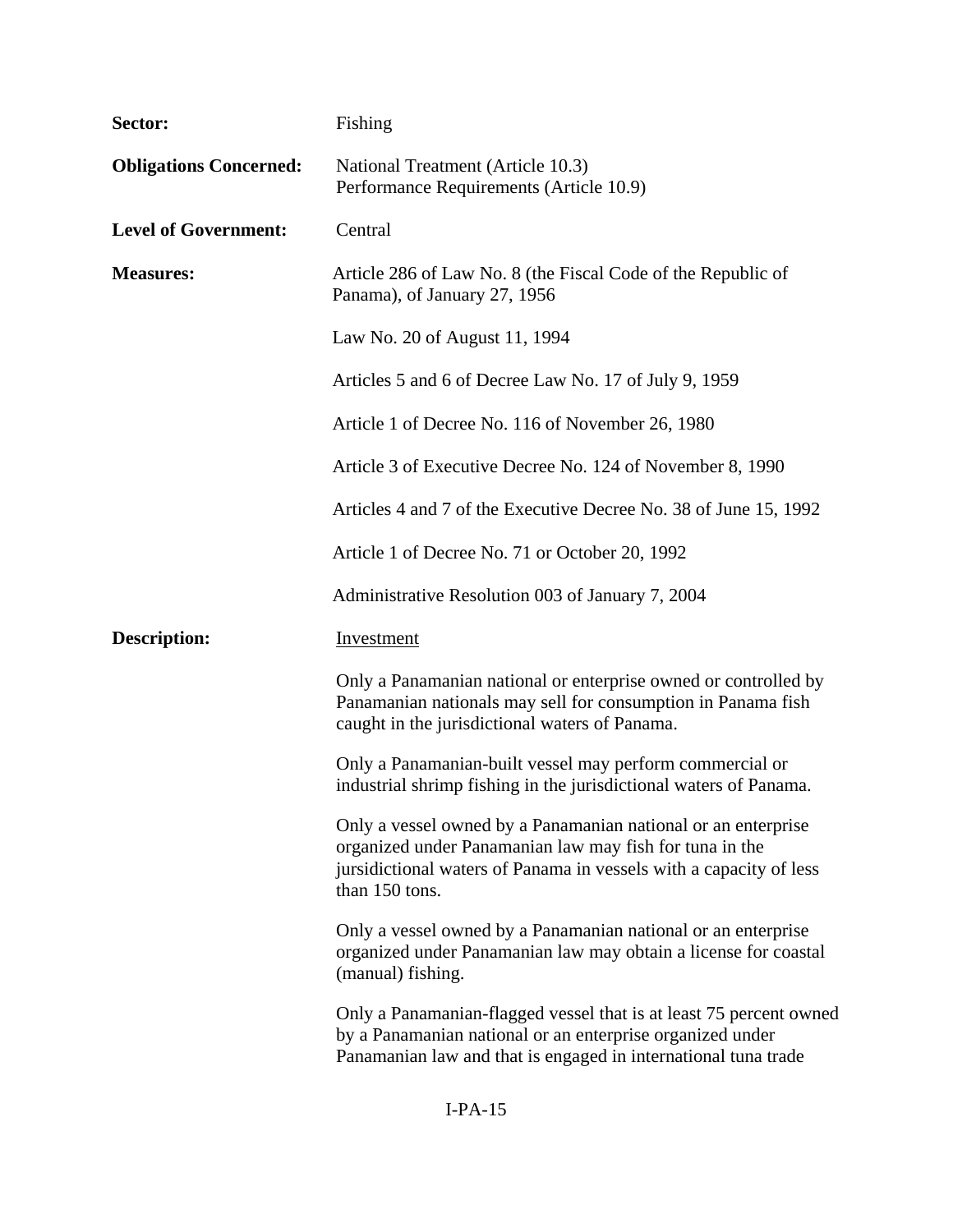within the jurisdictional waters of Panama may obtain a tuna fishing license for a preferential fee.

Under Panamanian law, jurisdictional water consists of the contiguous zone, territorial sea, continental shelf, *aguas archipielagas* (insular waters), and interior waters.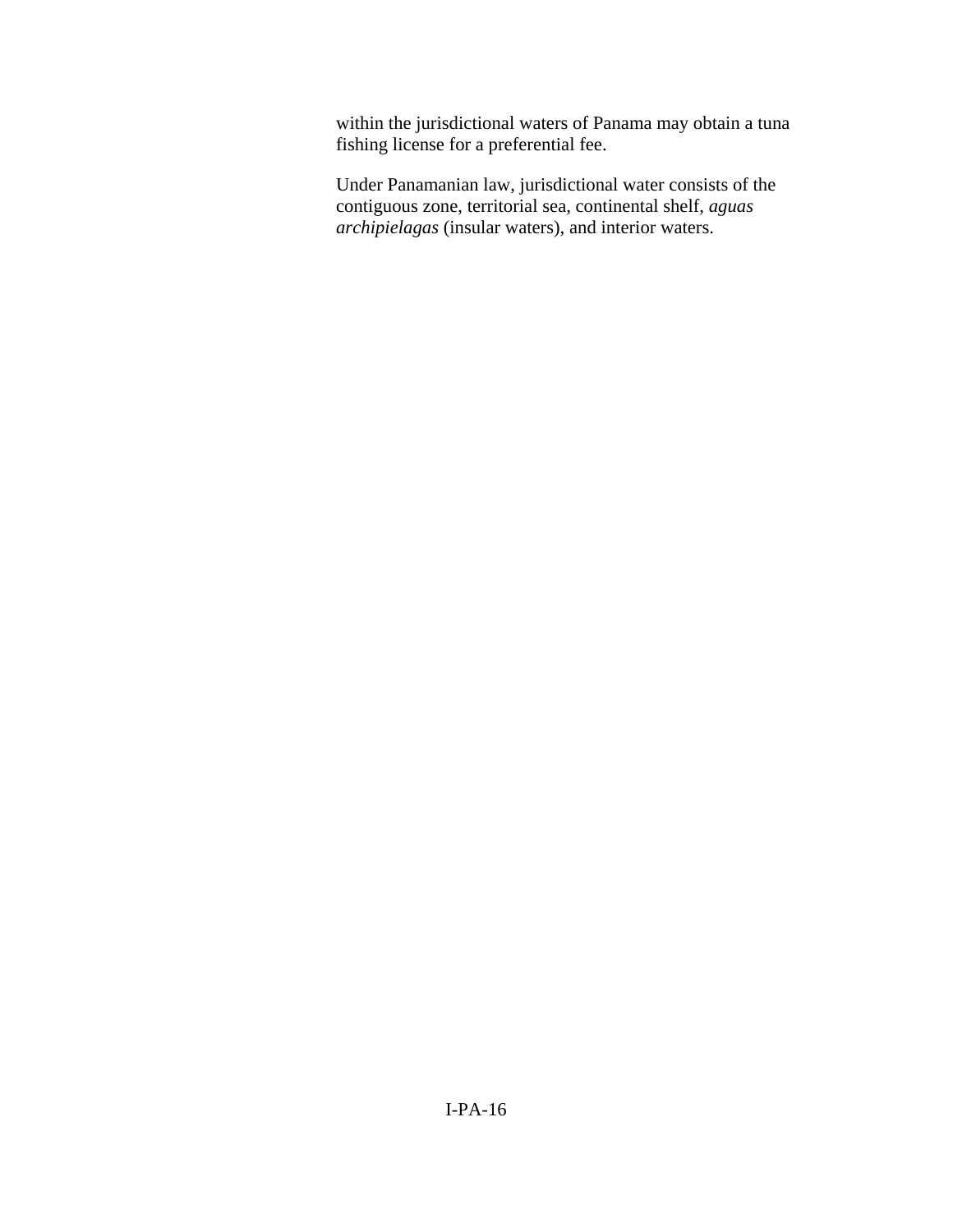| Sector:                       | <b>Activities Related To Fishing</b>                                                                                                                                                                                                                            |  |  |
|-------------------------------|-----------------------------------------------------------------------------------------------------------------------------------------------------------------------------------------------------------------------------------------------------------------|--|--|
| <b>Obligations Concerned:</b> | Local Presence (Article 11.5)                                                                                                                                                                                                                                   |  |  |
| <b>Level of Government:</b>   | Central                                                                                                                                                                                                                                                         |  |  |
| <b>Measures:</b>              | Articles 1 and 4 of the Executive Decree No. 12 of April 17, 1991                                                                                                                                                                                               |  |  |
|                               | Articles 4 and 7 of the Executive Decree No. 38 of June 15, 1992                                                                                                                                                                                                |  |  |
| <b>Description:</b>           | <b>Cross-Border Services</b>                                                                                                                                                                                                                                    |  |  |
|                               | An industrial enterprise in the business of storing or selling shrimp<br>or other marine species must locate its facilities in the Vacamonte<br>Fishing Port, in the District of Arraijan, unless the facilities are<br>located where farming operations occur. |  |  |
|                               | International tuna fishing vessels must use the services of legal<br>shipping agencies domiciled in Panama in order to obtain a license<br>to fish for tuna in Panamanian jurisdictional waters.                                                                |  |  |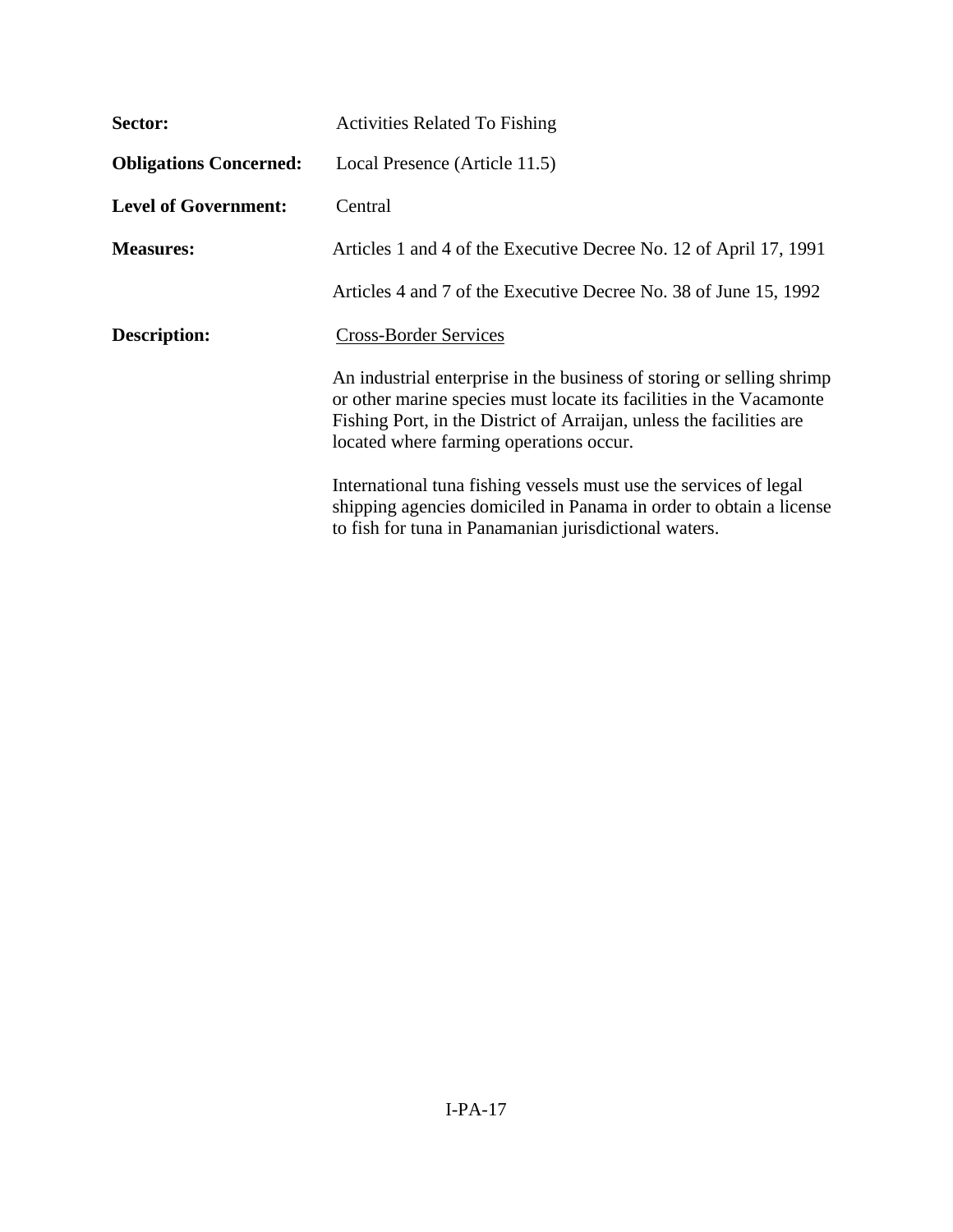| Sector:                       | <b>Private Security Agencies</b><br>National Treatment (Articles 10.3 and 11.2)<br>Senior Management and Boards of Directors (Article 10.10)                                                                                                                           |  |  |  |
|-------------------------------|------------------------------------------------------------------------------------------------------------------------------------------------------------------------------------------------------------------------------------------------------------------------|--|--|--|
| <b>Obligations Concerned:</b> |                                                                                                                                                                                                                                                                        |  |  |  |
| <b>Level of Government:</b>   | Central                                                                                                                                                                                                                                                                |  |  |  |
| <b>Measures:</b>              | Articles 4 and 10 of Executive Decree No. 21 of January 31, 1992                                                                                                                                                                                                       |  |  |  |
|                               | Article 1 of Executive Decree No. 22 of January 31, 1992                                                                                                                                                                                                               |  |  |  |
| <b>Description:</b>           | <b>Cross-Border Services and Investment</b>                                                                                                                                                                                                                            |  |  |  |
|                               | The owners of a security company must be Panamanian nationals.<br>In addition, in order to be a member part of the board of directors, a<br>person must meet the criteria for ownership of a retail business, as<br>set out in the entry for retail sales.             |  |  |  |
|                               | Only a Panamanian national may hold the position of head of<br>security or security guard in the territory of Panama. Foreign<br>nationals engaged by a security company in the territory of Panama<br>must obtain prior authorization from the Panamanian government. |  |  |  |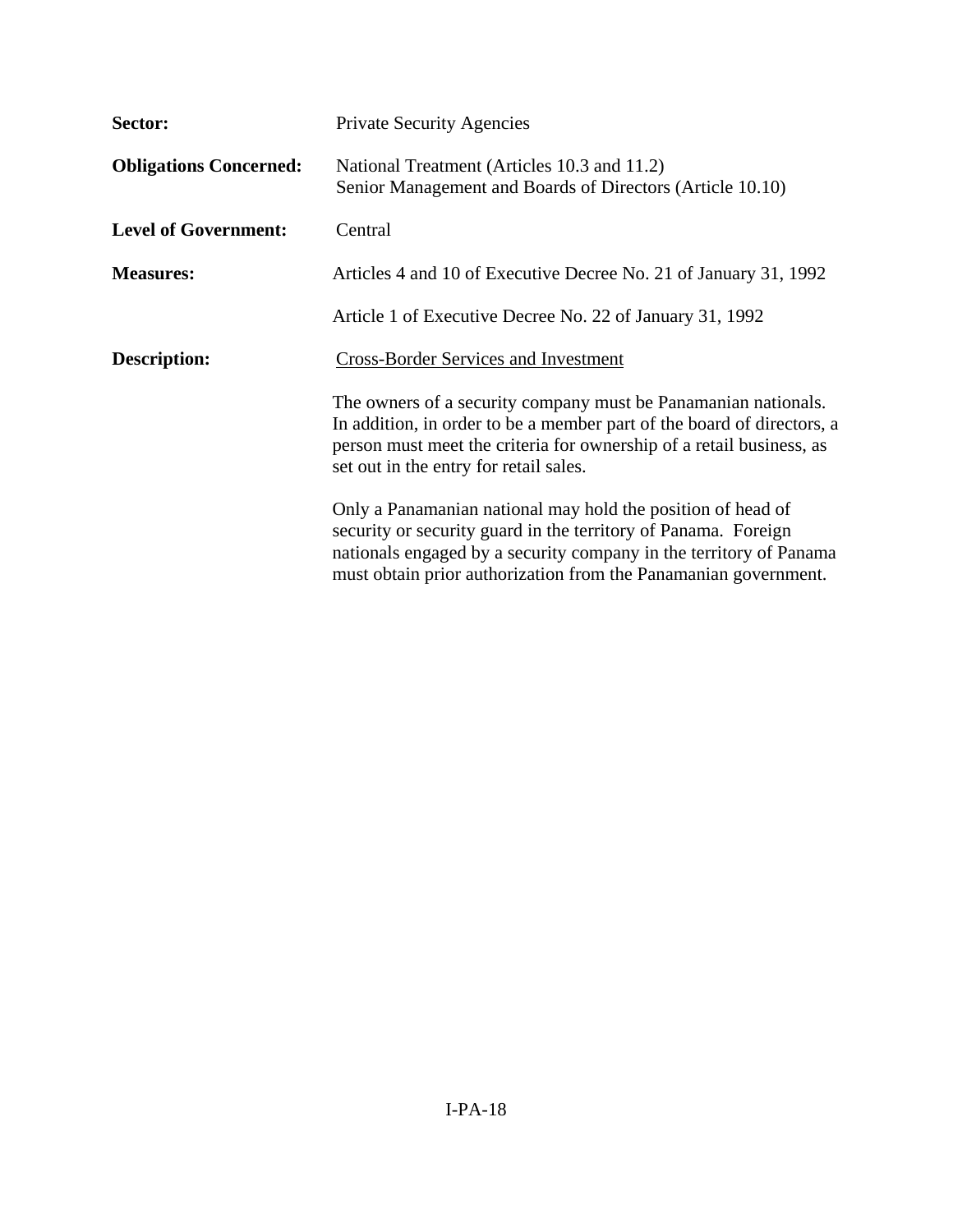| Sector:                       | <b>Transport Services - Passenger and Freight Road Transport</b><br><b>Services</b>                                                                                                                                                                                                                         |  |  |
|-------------------------------|-------------------------------------------------------------------------------------------------------------------------------------------------------------------------------------------------------------------------------------------------------------------------------------------------------------|--|--|
| <b>Obligations Concerned:</b> | National Treatment (Articles 10.3 and 11.2)                                                                                                                                                                                                                                                                 |  |  |
| <b>Level of Government:</b>   | Central                                                                                                                                                                                                                                                                                                     |  |  |
| <b>Measures:</b>              | Article 2 of Law 19 of February 19, 1956                                                                                                                                                                                                                                                                    |  |  |
|                               | Articles 30 and 34 of Law 34 of July 28, 1999                                                                                                                                                                                                                                                               |  |  |
| <b>Description:</b>           | <b>Cross-Border Services and Investment</b>                                                                                                                                                                                                                                                                 |  |  |
|                               | Concessions for public passenger transport services, lines, routes,<br>terminals, or work zones <sup>1</sup> may be awarded only to Panamanian<br>nationals and enterprises owned by Panamanian nationals.<br>Operation certificates for these activities shall be granted only to<br>Panamanian nationals. |  |  |
|                               | A passenger or freight vehicle driver must be a Panamanian<br>national, a spouse of a Panamanian national, or a parent of a child<br>born in Panama.                                                                                                                                                        |  |  |

<span id="page-18-0"></span> 1 For purposes of this entry, "work zone" means an area or sector of a territory defined for the purpose of regulating public passenger transport services and corresponding rates.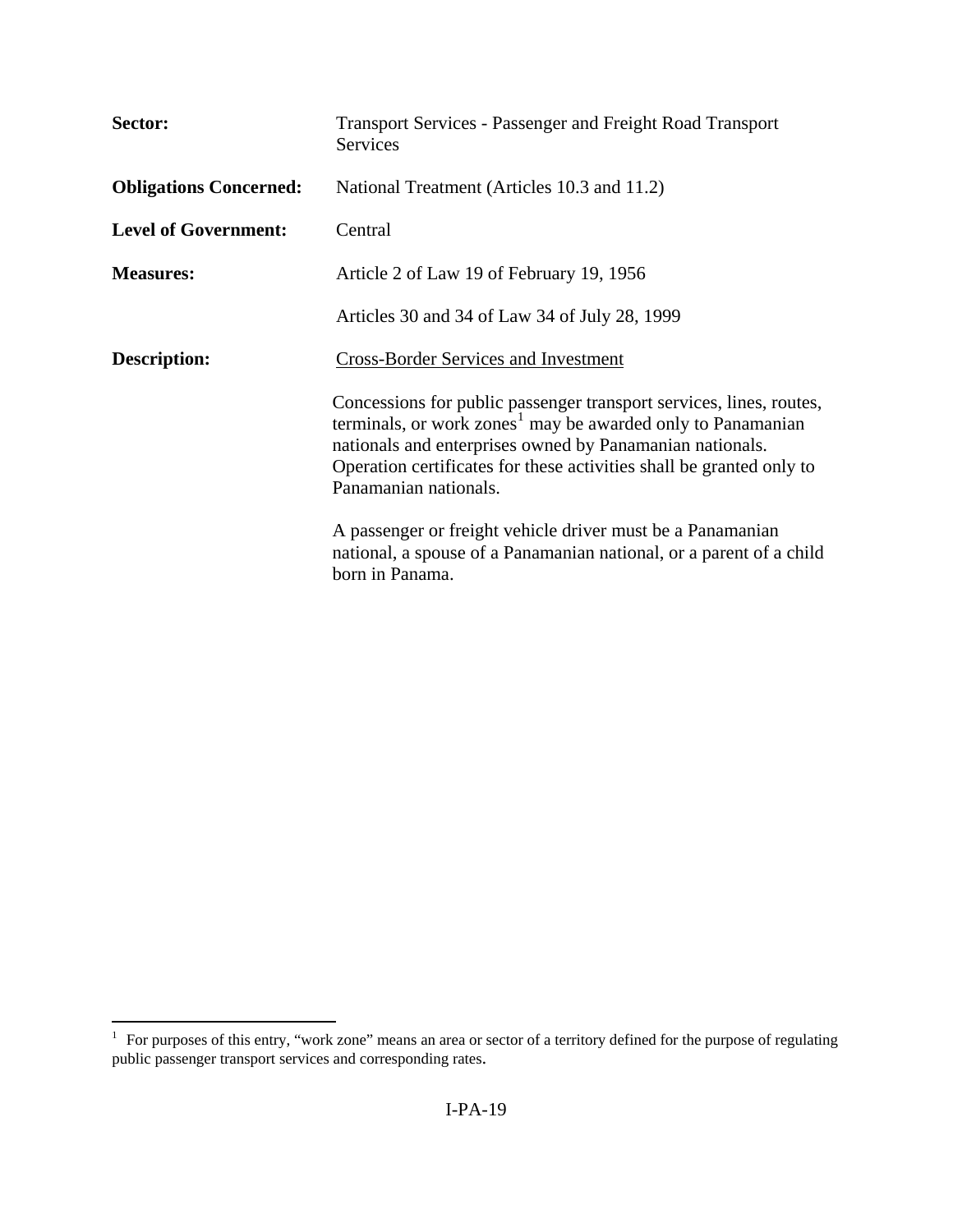| Sector:                       | Maritime Transport - Pilotage                                                                                                                                                                                                                  |  |  |
|-------------------------------|------------------------------------------------------------------------------------------------------------------------------------------------------------------------------------------------------------------------------------------------|--|--|
| <b>Obligations Concerned:</b> | National Treatment (Article 11.2)                                                                                                                                                                                                              |  |  |
| <b>Level of Government:</b>   | Central                                                                                                                                                                                                                                        |  |  |
| <b>Measures:</b>              | Article 6 of the Accord No. 006-95 of May 31, 1995                                                                                                                                                                                             |  |  |
|                               | Article 44 of Ruling No. 020-2003 of August 14, 2003                                                                                                                                                                                           |  |  |
| <b>Description:</b>           | <b>Cross-Border Services</b>                                                                                                                                                                                                                   |  |  |
|                               | Only Panamanian nationals may be apprentice pilots, which is a<br>prerequisite for being licensed as a canal or port pilot. However,<br>foreign nationals who received a canal pilot license prior to 1999<br>may continue to supply services. |  |  |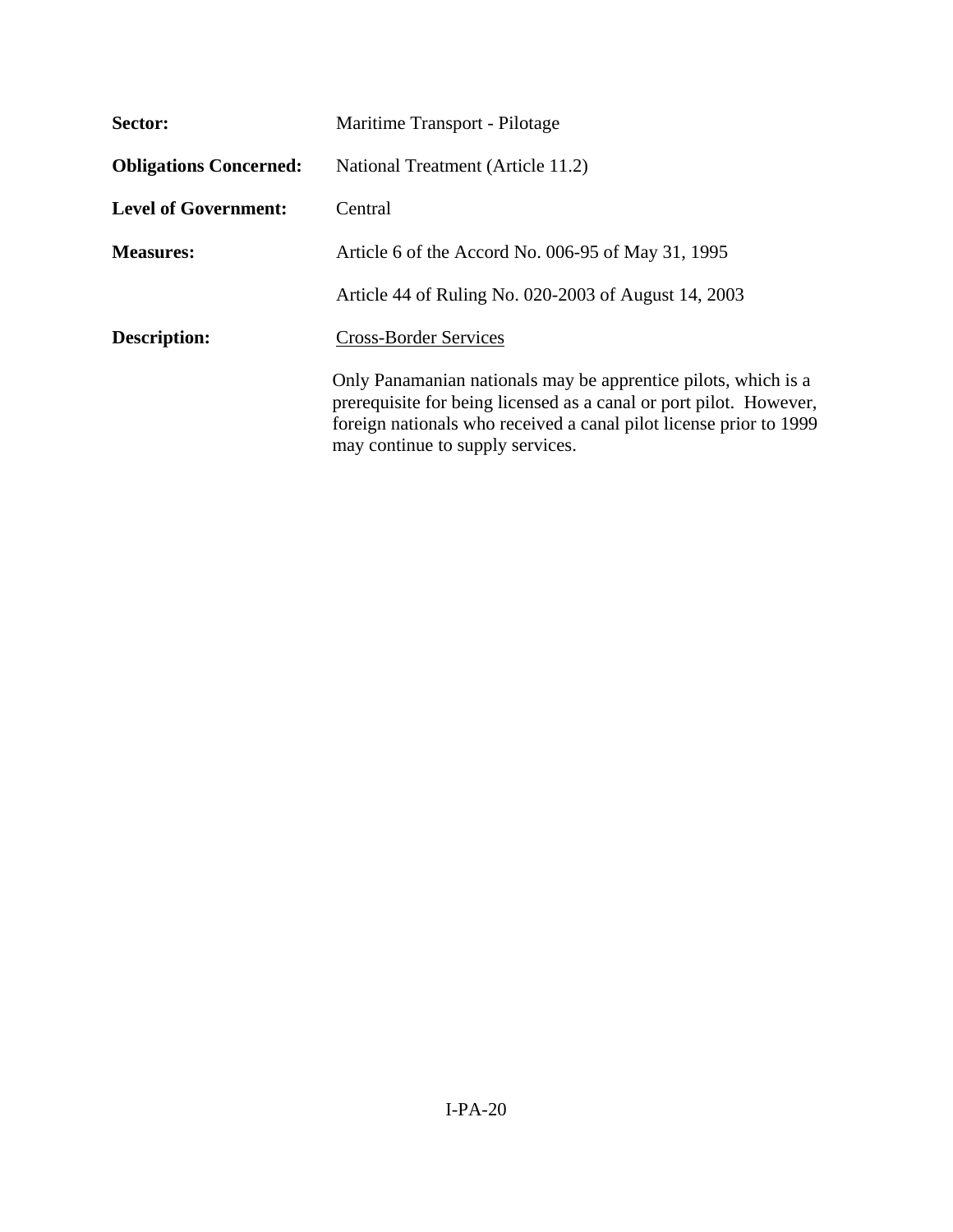| Sector:                       | <b>Maritime Transport</b><br>National Treatment (Article 11.2)<br>Local Presence (Article 11.5)                                                                                                                                                                        |  |  |
|-------------------------------|------------------------------------------------------------------------------------------------------------------------------------------------------------------------------------------------------------------------------------------------------------------------|--|--|
| <b>Obligations Concerned:</b> |                                                                                                                                                                                                                                                                        |  |  |
| <b>Level of Government:</b>   | Central                                                                                                                                                                                                                                                                |  |  |
| <b>Measures:</b>              | Articles 4 and 18 of Decree Law No. 8 of February 26, 1998                                                                                                                                                                                                             |  |  |
| Description:                  | <b>Cross-Border Services</b>                                                                                                                                                                                                                                           |  |  |
|                               | Owners of Panamanian-registered vessels dedicated to<br>international service must give preference to Panamanian<br>nationals, spouses of Panamanian nationals, and parents of<br>Panamanian children residing in Panama in engaging contractual<br>service suppliers. |  |  |
|                               | A manning company operating in Panama shall designate a<br>Panamanian national residing in Panama and registered with the<br>Mercantile Registry to act as a representative of the company in all<br>judicial, extra-judicial, and administrative affairs.             |  |  |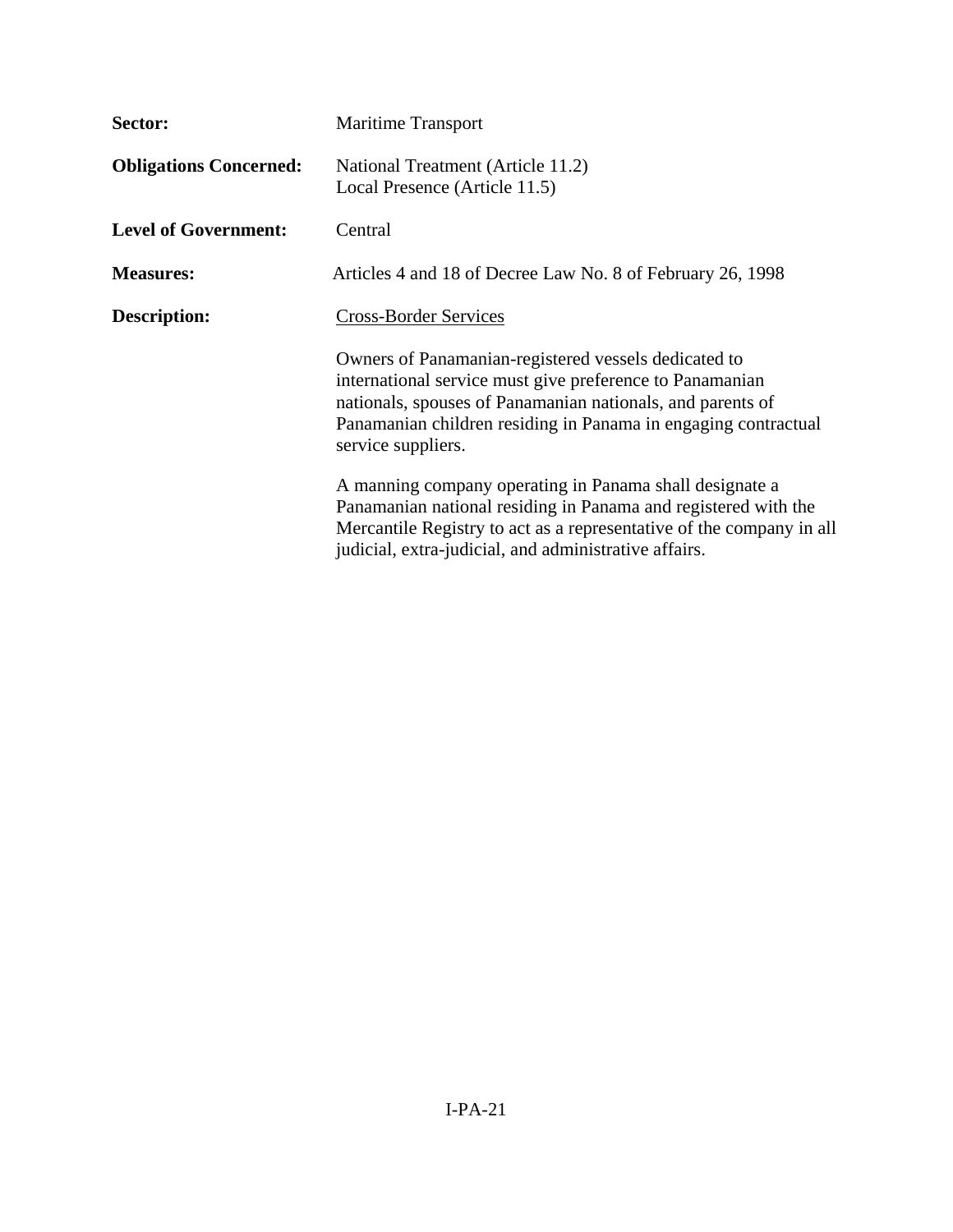| Sector:                       | Air Transport                                                                                                                                                                                                                                                                                                                                                              |  |  |  |
|-------------------------------|----------------------------------------------------------------------------------------------------------------------------------------------------------------------------------------------------------------------------------------------------------------------------------------------------------------------------------------------------------------------------|--|--|--|
| <b>Obligations Concerned:</b> | National Treatment (Article 10.3)                                                                                                                                                                                                                                                                                                                                          |  |  |  |
| <b>Level of Government:</b>   | Central                                                                                                                                                                                                                                                                                                                                                                    |  |  |  |
| <b>Measures:</b>              | Article 79 of Law No. 21 of January 29, 2003                                                                                                                                                                                                                                                                                                                               |  |  |  |
| <b>Description:</b>           | Investment                                                                                                                                                                                                                                                                                                                                                                 |  |  |  |
|                               | Only Panamanian nationals and enterprises majority-owned by<br>Panamanian nationals may operate international air transportation<br>services under the Panamanian flag. At least 60 percent of the<br>subscribed and paid-in capital of an enterprise organized under<br>Panamanian law and engaged in domestic air transportation must<br>be owned by Panamanian persons. |  |  |  |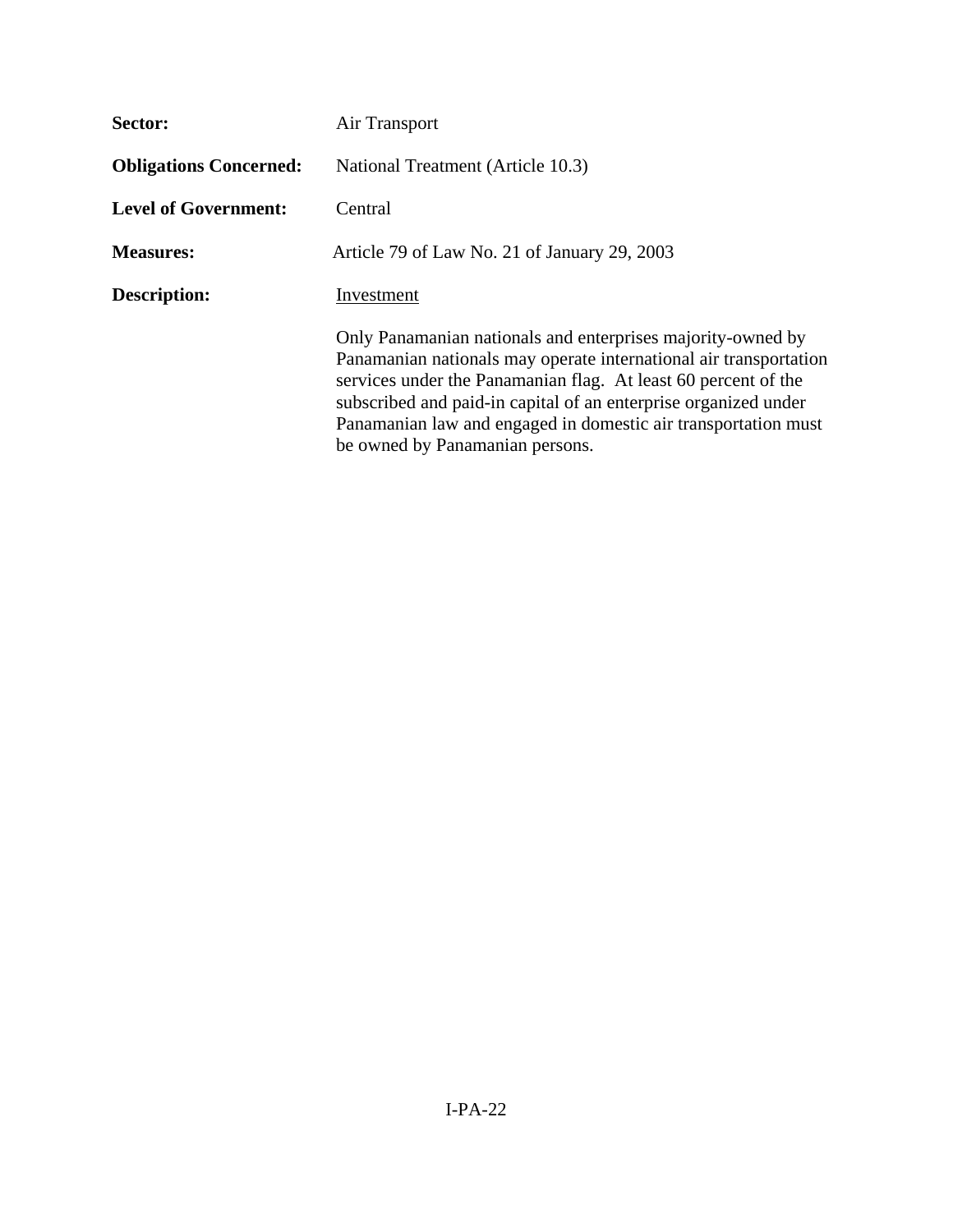| Sector:                       | Specialty Air and Aircraft Repair and Maintenance Services                                                                                                                                                                                                                                     |  |  |
|-------------------------------|------------------------------------------------------------------------------------------------------------------------------------------------------------------------------------------------------------------------------------------------------------------------------------------------|--|--|
| <b>Obligations Concerned:</b> | National Treatment (Article 11.2)                                                                                                                                                                                                                                                              |  |  |
| <b>Level of Government:</b>   | Central                                                                                                                                                                                                                                                                                        |  |  |
| <b>Measures:</b>              | Article 45 of Law No. 21 of January 29, 2003                                                                                                                                                                                                                                                   |  |  |
| <b>Description:</b>           | <b>Cross-Border Services</b><br>In the supply of specialty air services by Panamanian-registered<br>aircraft or the repair and maintenance of such aircraft, only<br>Panamanian nationals may hold the following positions:<br>crew members and other aeronautical technical personnel;<br>(a) |  |  |
|                               |                                                                                                                                                                                                                                                                                                |  |  |
|                               |                                                                                                                                                                                                                                                                                                |  |  |
|                               | pilots; and<br>(b)                                                                                                                                                                                                                                                                             |  |  |
|                               | persons in charge of inspection, maintenance, and repair of<br>(c)<br>aircraft, motors, or other equipment.                                                                                                                                                                                    |  |  |
|                               | Panama reserves the right to limit the proportion of foreign                                                                                                                                                                                                                                   |  |  |

nationals to be employed as technical ground personnel.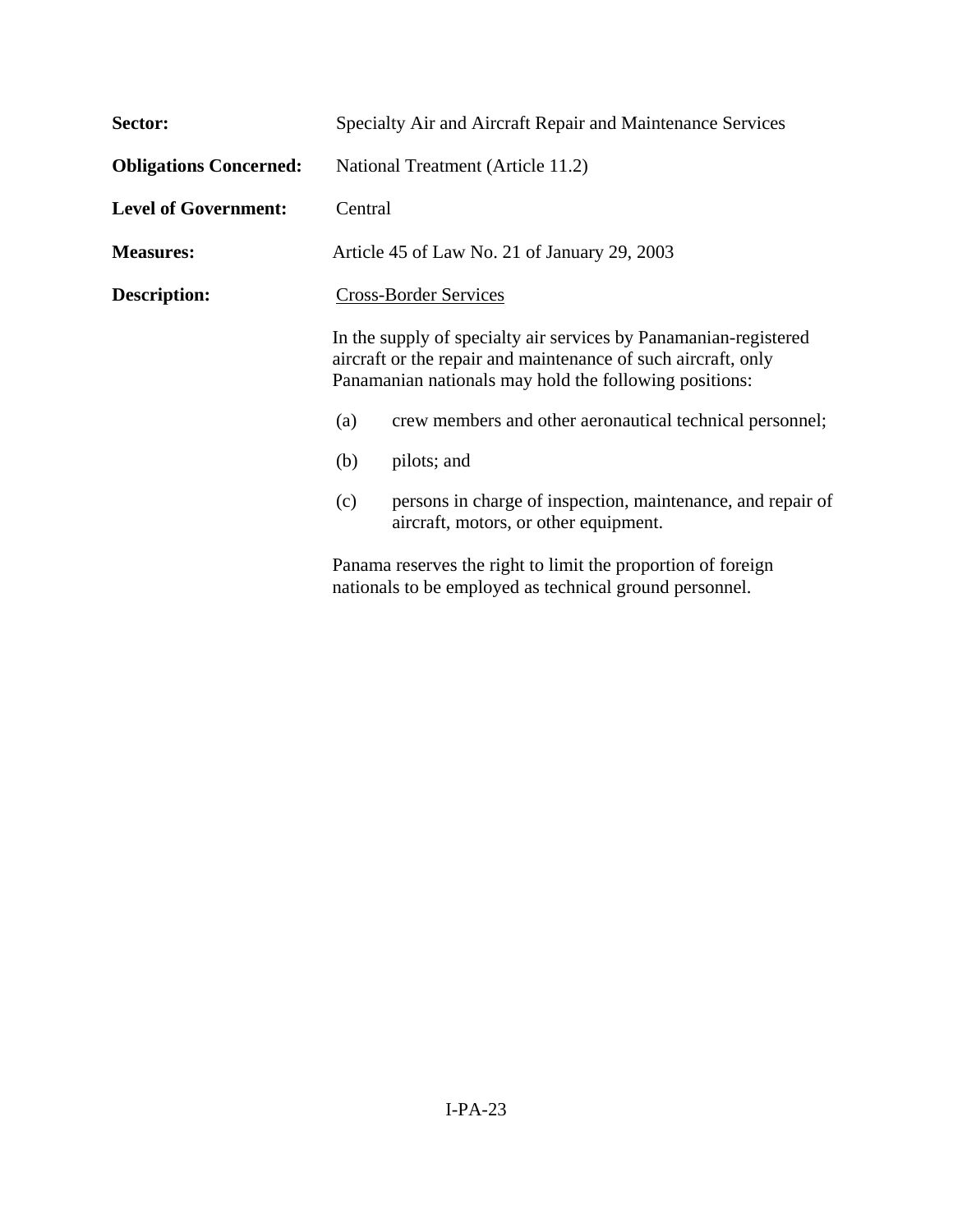| Sector:                       |                                                                                                | Publishing                                                                                                                                                                             |  |  |
|-------------------------------|------------------------------------------------------------------------------------------------|----------------------------------------------------------------------------------------------------------------------------------------------------------------------------------------|--|--|
| <b>Obligations Concerned:</b> | National Treatment (Article 10.3)<br>Senior Management and Boards of Directors (Article 10.10) |                                                                                                                                                                                        |  |  |
| <b>Level of Government:</b>   |                                                                                                | Central                                                                                                                                                                                |  |  |
| <b>Measures:</b>              | Article 9 of Law No. 67 of September 19, 1978                                                  |                                                                                                                                                                                        |  |  |
| <b>Description:</b>           |                                                                                                | Investment                                                                                                                                                                             |  |  |
|                               |                                                                                                | With respect to an enterprise established in Panama that produces a<br>print publication, such as a newspaper or magazine, that is part of<br>the Panamanian communications massmedia: |  |  |
|                               | (a)                                                                                            | 100 percent of the ownership of the enterprise must be<br>held, directly or indirectly, by Panamanian nationals; and                                                                   |  |  |
|                               | (b)                                                                                            | the managers of the enterprise, including its publishers,<br>editors-in-chief, deputy directors, and assistant managers,<br>must be Panamanian nationals.                              |  |  |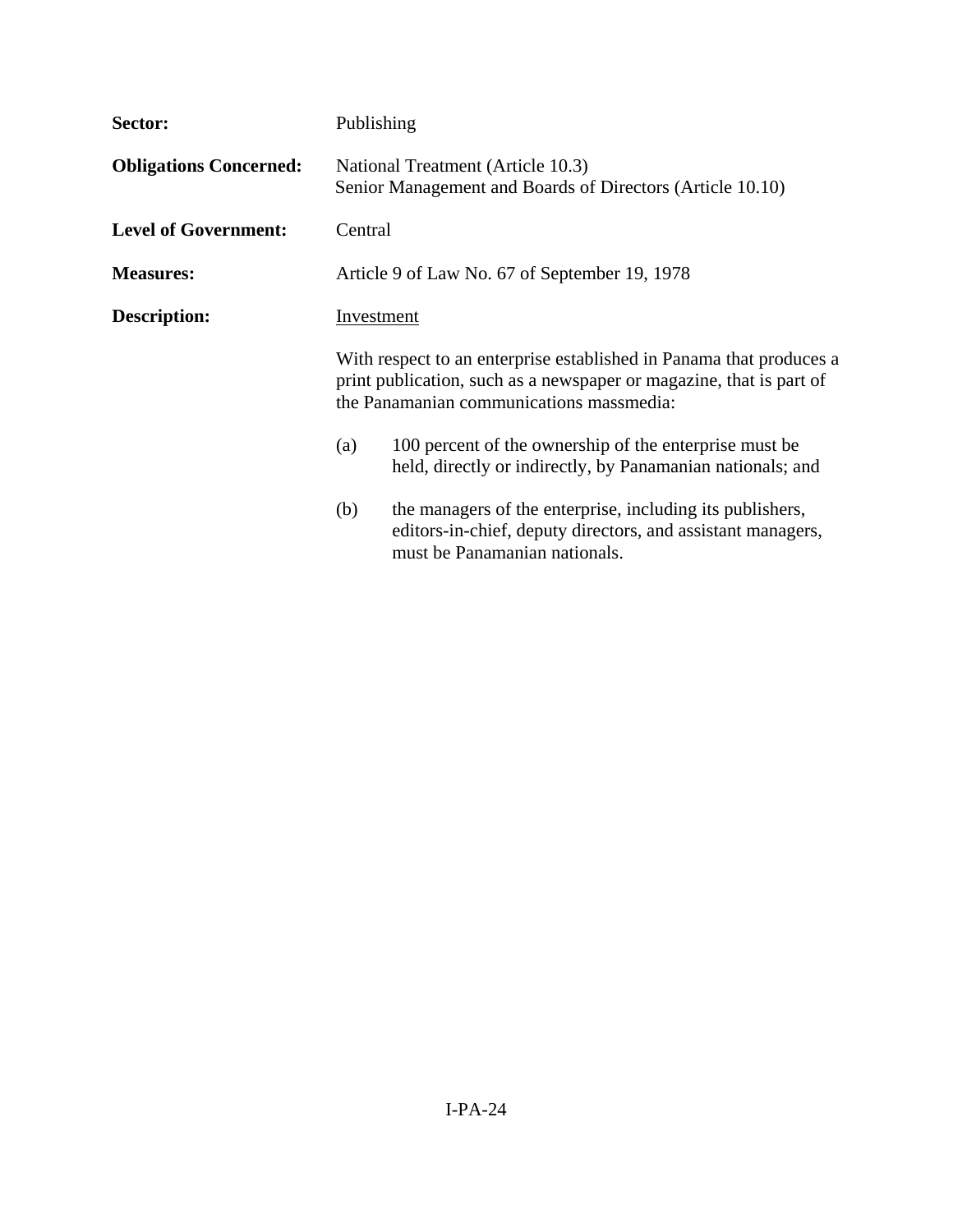| Sector:                       | Professional Services - Lawyers                                                                                                                                                                                                                                                                                                                                                                                                                                                                                                                                               |  |  |
|-------------------------------|-------------------------------------------------------------------------------------------------------------------------------------------------------------------------------------------------------------------------------------------------------------------------------------------------------------------------------------------------------------------------------------------------------------------------------------------------------------------------------------------------------------------------------------------------------------------------------|--|--|
| <b>Obligations Concerned:</b> | National Treatment (Articles 10.3 and 11.2)<br>Senior Management and Boards of Directors (Article 10.10)                                                                                                                                                                                                                                                                                                                                                                                                                                                                      |  |  |
| <b>Level of Government:</b>   | Central                                                                                                                                                                                                                                                                                                                                                                                                                                                                                                                                                                       |  |  |
| <b>Measures:</b>              | Article 3 and 16 of Law No. 9 of April 18, 1984                                                                                                                                                                                                                                                                                                                                                                                                                                                                                                                               |  |  |
| <b>Description:</b>           | <b>Cross-Border Services and Investment</b>                                                                                                                                                                                                                                                                                                                                                                                                                                                                                                                                   |  |  |
|                               | Only a Panamanian national who holds a certificate of<br>qualification issued by the Supreme Court may practice law in<br>Panama. The practice of law in Panama includes judicial<br>representation before civil, penal, labor, child welfare, electoral,<br>administrative, or maritime tribunal; the rendering of verbal or<br>written legal advice; drafting of legal documents and contracts; and<br>any other activity that requires a license to practice law in Panama.<br>Law partnerships may be established only by lawyers competent to<br>practice law in Panama. |  |  |
|                               | However, to the extent permitted by the express terms of<br>international agreements, a lawyer who is a foreign national may<br>provide advice with regard to international law and the law of the<br>jurisdiction in which that lawyer is licensed to practice. This<br>provision of advice shall not include representation before<br>tribunals, courts, or judicial, administrative, or maritime authorities<br>in the territory of Panama.                                                                                                                                |  |  |
|                               | Panama agrees that nationals of the United States who are licensed<br>to practice law in the United States may engage in cross-border<br>supply of services described in the preceding paragraph, subject to<br>the restriction set out in that paragraph, and may establish such<br>services, subject to such restriction.                                                                                                                                                                                                                                                   |  |  |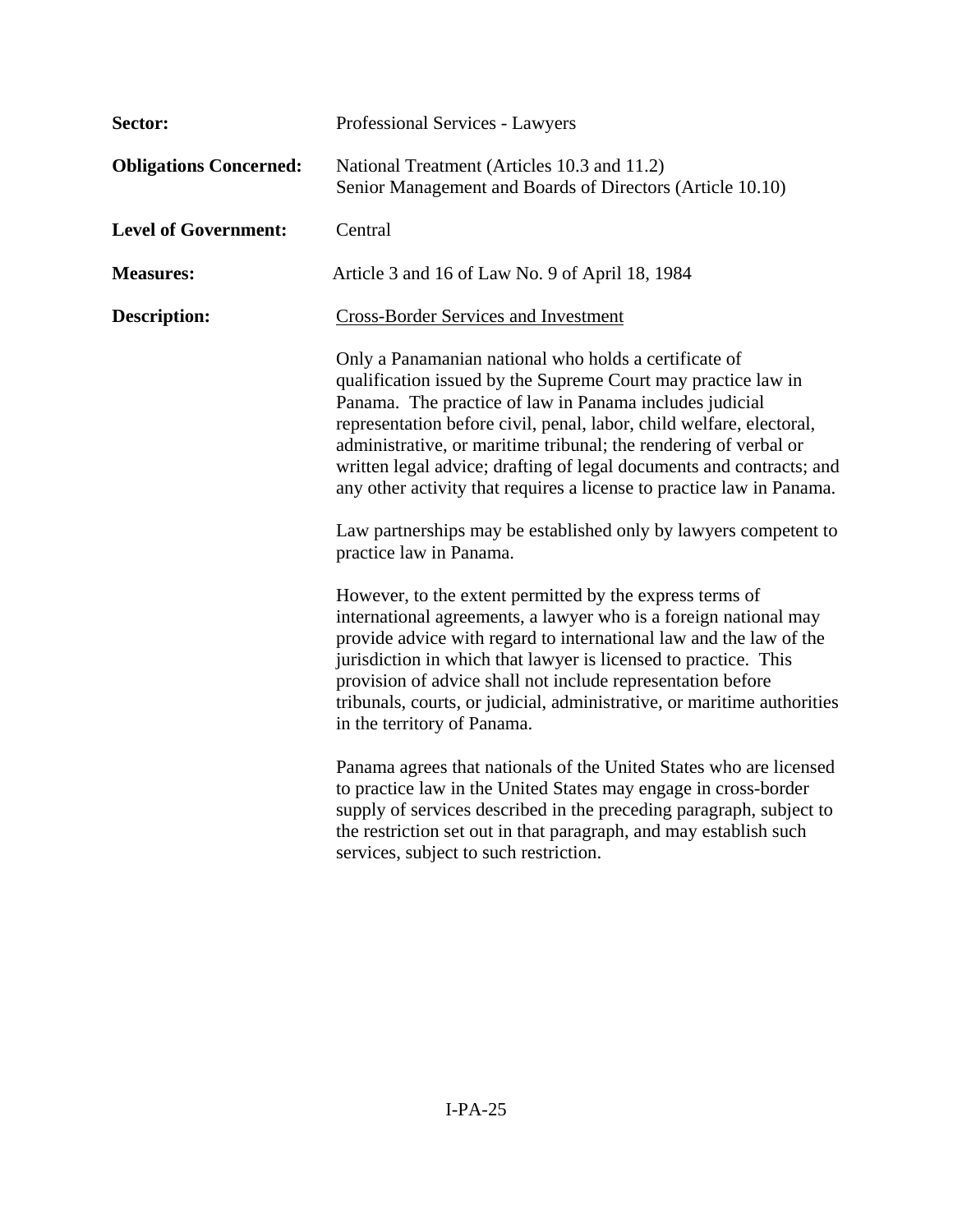| Sector:                       | <b>Professional Services - Accountants</b>                                                                                                                                                                                                                                                                                                                                                                                                                                                                               |                                                                                                                                                                                                      |  |
|-------------------------------|--------------------------------------------------------------------------------------------------------------------------------------------------------------------------------------------------------------------------------------------------------------------------------------------------------------------------------------------------------------------------------------------------------------------------------------------------------------------------------------------------------------------------|------------------------------------------------------------------------------------------------------------------------------------------------------------------------------------------------------|--|
| <b>Obligations Concerned:</b> | National Treatment (Article 11.2)<br>Market Access (Article 11.4)                                                                                                                                                                                                                                                                                                                                                                                                                                                        |                                                                                                                                                                                                      |  |
| <b>Level of Government:</b>   | Central                                                                                                                                                                                                                                                                                                                                                                                                                                                                                                                  |                                                                                                                                                                                                      |  |
| <b>Measures:</b>              | Articles 4, 7, 9, and 10 of Law 57 of September of 1978                                                                                                                                                                                                                                                                                                                                                                                                                                                                  |                                                                                                                                                                                                      |  |
| Description:                  | <b>Cross-Border Services</b><br>Except as provided below, only Panamanian nationals who have<br>obtained their Authorized Public Accountant license and juridical<br>persons who meet the requirements of the above-referenced law<br>may practice the profession of Authorized Public Accountant.                                                                                                                                                                                                                       |                                                                                                                                                                                                      |  |
|                               |                                                                                                                                                                                                                                                                                                                                                                                                                                                                                                                          |                                                                                                                                                                                                      |  |
|                               | A U.S. national licensed to practice accounting in a jurisdiction of<br>the United States shall be allowed to apply for a license to practice<br>accounting in Panama to the extent that the U.S. jurisdiction would<br>allow a Panamanian national to apply for such a license. In such<br>cases, the U.S. national shall be subject to the same requirements<br>to receive a license as Panama would apply to an equivalently<br>qualified Panamanian national.                                                        |                                                                                                                                                                                                      |  |
|                               | In addition, the Accounting Technical Board may grant a special<br>permit for a foreign accountant to practice accounting:<br>if the foreign accountant is licensed in a jurisdiction that<br>(a)<br>allows a Panamanian accountant to practice subject to<br>conditions no more burdensome than those required under<br>Panamanian law;<br>as an internal auditor employed by an enterprise, a foreign<br>(b)<br>banking entity with subsidiaries or branches in Panama, or<br>a public international law organization; |                                                                                                                                                                                                      |  |
|                               |                                                                                                                                                                                                                                                                                                                                                                                                                                                                                                                          |                                                                                                                                                                                                      |  |
|                               |                                                                                                                                                                                                                                                                                                                                                                                                                                                                                                                          |                                                                                                                                                                                                      |  |
|                               | (c)                                                                                                                                                                                                                                                                                                                                                                                                                                                                                                                      | if the foreign accountant has proven that, at that moment,<br>there are no Panamanian accountants available for the<br>particular type of service that the foreign accountant seeks<br>to supply; or |  |
|                               | (d)                                                                                                                                                                                                                                                                                                                                                                                                                                                                                                                      | if the foreign accountant is married to a Panamanian or has<br>been a resident or Panama for at least ten years.                                                                                     |  |
|                               |                                                                                                                                                                                                                                                                                                                                                                                                                                                                                                                          | However this special permit does not authorize a foreign national<br>to provide official certifications or attestations.                                                                             |  |

I-PA-26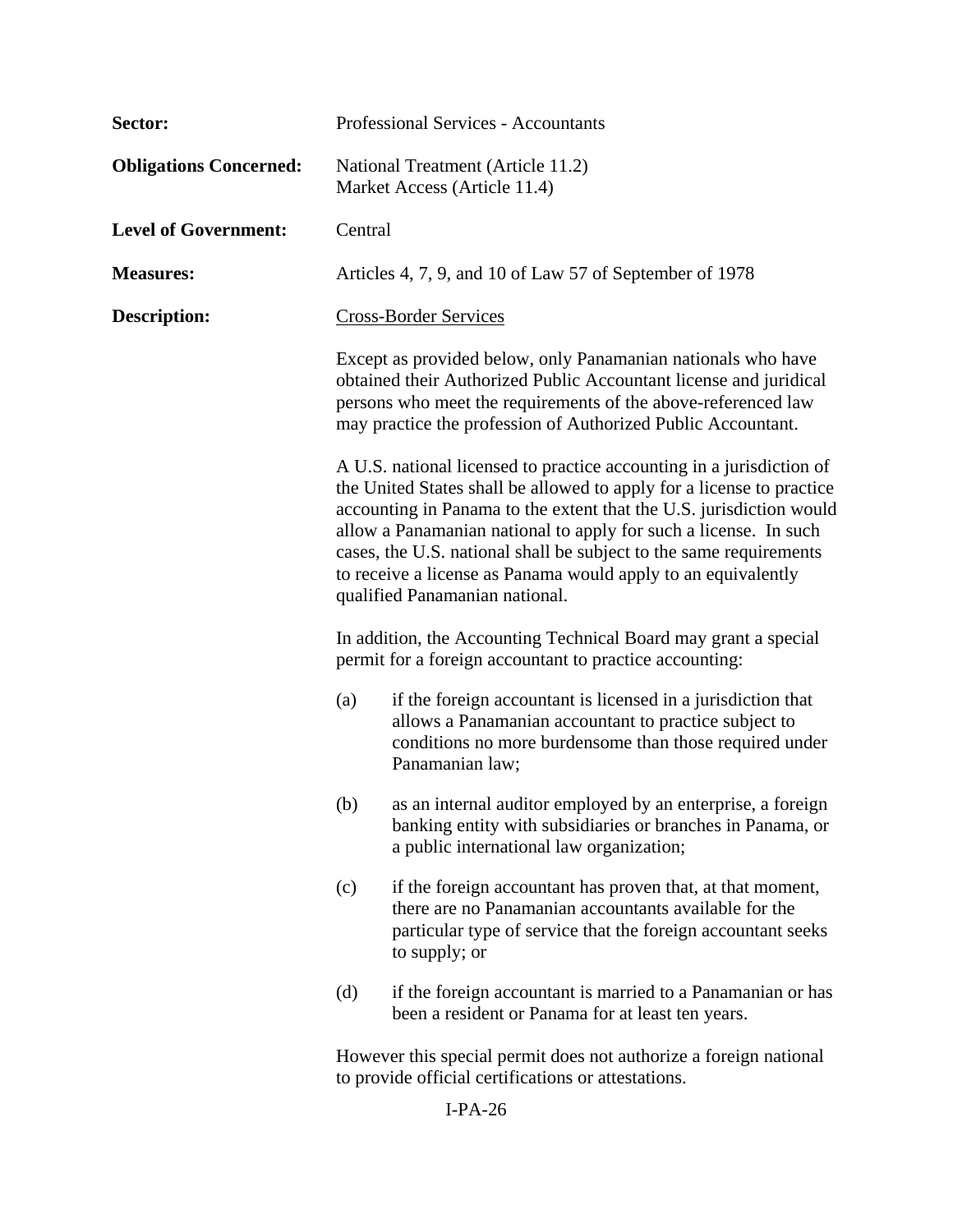Foreign enterprises may practice the profession only in association with a Panamanian accountancy enterprise.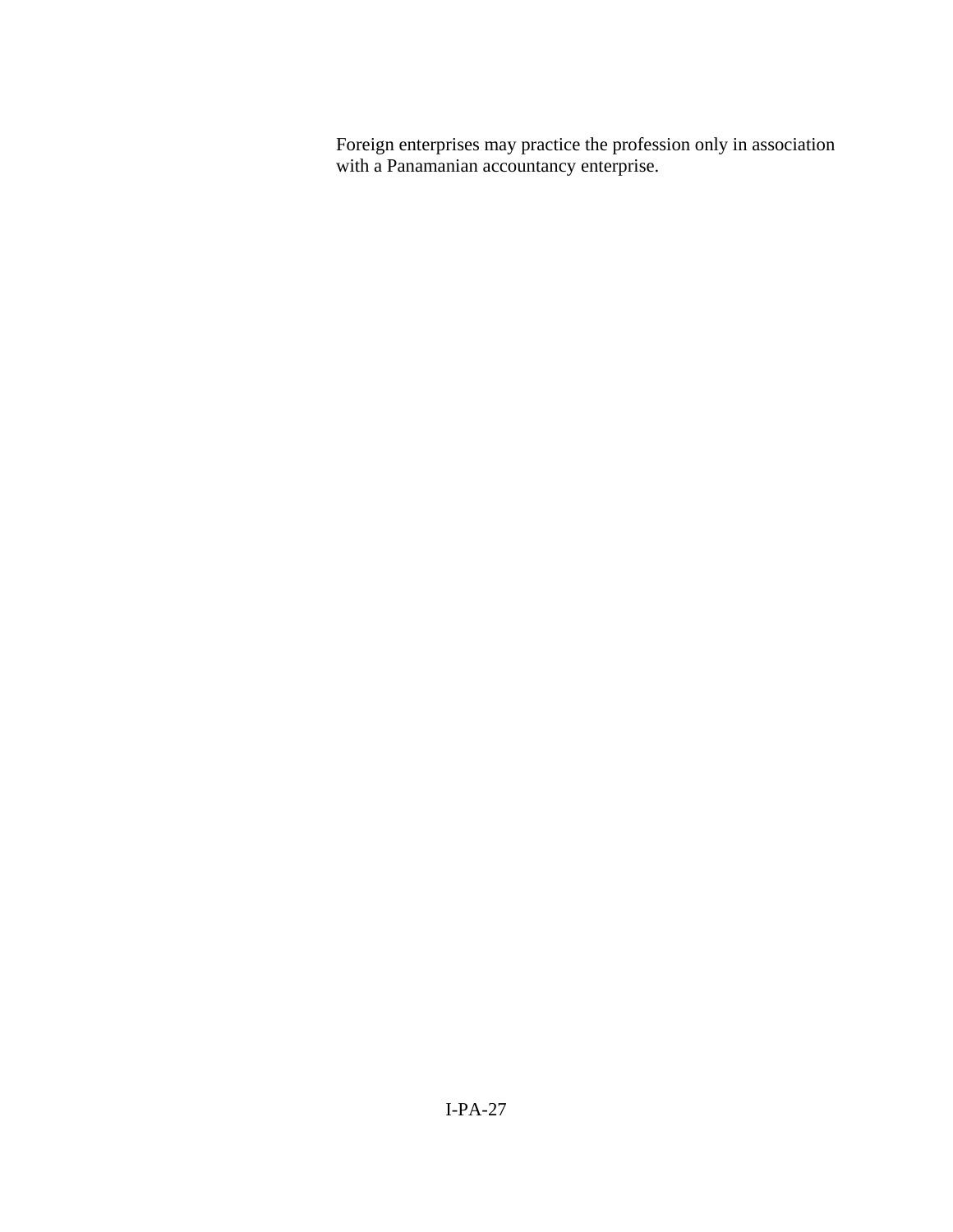| Sector:                       | Professional Services - Architects and Engineers                                                                                                                                                                                                                                                                                                                                                                          |
|-------------------------------|---------------------------------------------------------------------------------------------------------------------------------------------------------------------------------------------------------------------------------------------------------------------------------------------------------------------------------------------------------------------------------------------------------------------------|
| <b>Obligations Concerned:</b> | National Treatment (Article 11.2)<br>Most-Favored-Nation Treatment (Article 11.3)<br>Local Presence (Article 11.5)                                                                                                                                                                                                                                                                                                        |
| <b>Level of Government:</b>   | Central                                                                                                                                                                                                                                                                                                                                                                                                                   |
| <b>Measures:</b>              | Articles 1, 2, 3, 4, and 24 of Law 15 of January 26, 1959                                                                                                                                                                                                                                                                                                                                                                 |
|                               | Article 4 of Law 53 of February 4, 1963                                                                                                                                                                                                                                                                                                                                                                                   |
|                               | Articles 1 and 3 of Decree 257 of Septenember 3, 1965                                                                                                                                                                                                                                                                                                                                                                     |
| <b>Description:</b>           | <b>Cross-Border Services</b>                                                                                                                                                                                                                                                                                                                                                                                              |
|                               | Only holders of a certificate of qualification issued by the <i>Júnta</i><br>Técnica de Ingenieros y Arquitectos may practice as engineers or<br>architects. The Júnta Tecnica may grant such a certificate to:                                                                                                                                                                                                           |
|                               | a Panamanian national;<br>(a)                                                                                                                                                                                                                                                                                                                                                                                             |
|                               | a foreign national who is married to a Panamanian national or<br>(b)<br>who is the parent of a children who is a Panamanian national;<br><b>or</b>                                                                                                                                                                                                                                                                        |
|                               | a foreign national who is licensed to practice in a jursidiction<br>(c)<br>that allows Panamanian nationals to practice as engineers or<br>architects under the same conditions.                                                                                                                                                                                                                                          |
|                               | The Junta Técnica may also authorize a state or private enterprise<br>to contract with an architect or engineer who is a foreign national<br>for up to 12 months if there is no Panamanian qualified to supply<br>the service in question. In that case, the enterprise must employ a<br>qualified Panamanian national during the period of the contract<br>who will replace the foreign national when the contract ends. |
|                               | Only enterprises registered with the <i>Junta Tecnica</i> may supply<br>engineering or architectural services in Panama. To register:                                                                                                                                                                                                                                                                                     |
|                               | (a)<br>the enterprise must have a corporate domicile in Panama,<br>unless an international agreement provides otherwise; and                                                                                                                                                                                                                                                                                              |
|                               | the persons employed by the enterprise who are responsible<br>(b)<br>for supplying the services must be qualified to perform those<br>services in Panama.                                                                                                                                                                                                                                                                 |
|                               | $I-PA-28$                                                                                                                                                                                                                                                                                                                                                                                                                 |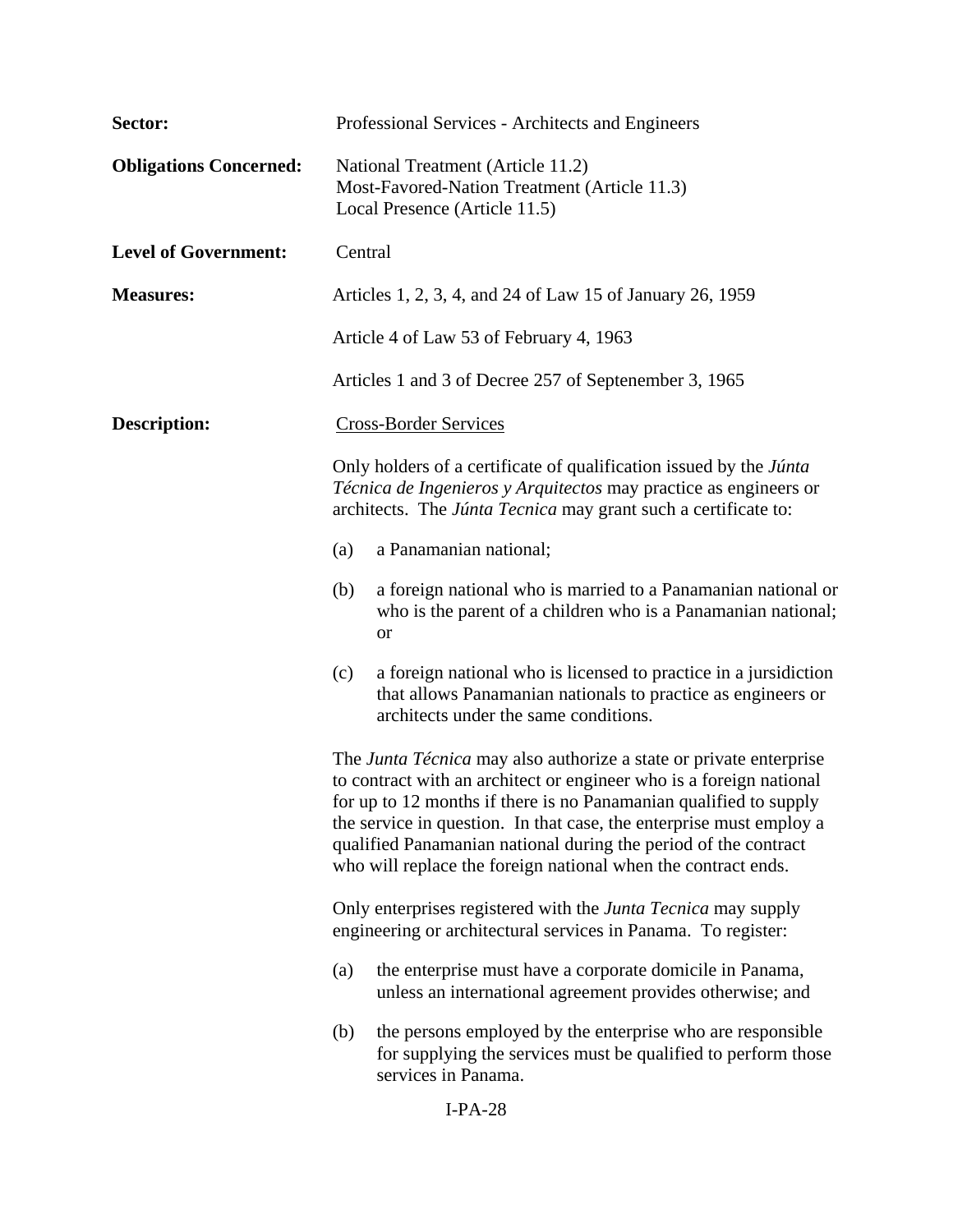| Sector:                       | <b>Professional Services</b>                                                                                                                                                                                                                                                                                                                                                                                                                                                                                                                                                                                                                                                                                                                                                                                                                                                                                                                                                                                                                                                                                                                                                                                                                                                                                                                                                                                                                                                                                                                                                                                                                                                                                                                                                                                                                                                                                      |
|-------------------------------|-------------------------------------------------------------------------------------------------------------------------------------------------------------------------------------------------------------------------------------------------------------------------------------------------------------------------------------------------------------------------------------------------------------------------------------------------------------------------------------------------------------------------------------------------------------------------------------------------------------------------------------------------------------------------------------------------------------------------------------------------------------------------------------------------------------------------------------------------------------------------------------------------------------------------------------------------------------------------------------------------------------------------------------------------------------------------------------------------------------------------------------------------------------------------------------------------------------------------------------------------------------------------------------------------------------------------------------------------------------------------------------------------------------------------------------------------------------------------------------------------------------------------------------------------------------------------------------------------------------------------------------------------------------------------------------------------------------------------------------------------------------------------------------------------------------------------------------------------------------------------------------------------------------------|
| <b>Obligations Concerned:</b> | National Treatment (Article 11.2)<br>Most-Favored-Nation Treatment (Article 11.3)<br>Local Presence (Article 11.5)                                                                                                                                                                                                                                                                                                                                                                                                                                                                                                                                                                                                                                                                                                                                                                                                                                                                                                                                                                                                                                                                                                                                                                                                                                                                                                                                                                                                                                                                                                                                                                                                                                                                                                                                                                                                |
| <b>Level of Government:</b>   | Central                                                                                                                                                                                                                                                                                                                                                                                                                                                                                                                                                                                                                                                                                                                                                                                                                                                                                                                                                                                                                                                                                                                                                                                                                                                                                                                                                                                                                                                                                                                                                                                                                                                                                                                                                                                                                                                                                                           |
| <b>Measures:</b>              | Article 3 of Law No. 7 of April 14, 1981<br>Articles 32, 33, and 34 of Decision No. 168 of July 25, 1988<br>Articles 9 - 11 of Law No. 67 of September 19, 1978 Article 3 of<br>Law No. 37 of October 22, 1980<br>Article 2 of Law No. 56 of September 16, 1975<br>Article 29-A of Executive Order No. 14 of August 27, 1954<br>Articles 2 and 3 of Law No. 1 of January 3, 1996<br>Article 3 of Law No. 17 of July 23, 1981<br>Article 3 of Law No. 20 of October 9, 1984<br>Código Administrativo, Article 2,141<br>Article 1, Chapter 2 of Decision No. 036-JD of December 22, 1986<br>Código Fiscal, Article 642(a)<br>Articles 3 and 4 of Executive Order No. 6 of July 8, 1999<br>Article 198 of Law No. 23 of July 15, 1997<br>Articles 2, 3, and 4 of Law No. 22 of January 30, 1961<br>Articles 4 and 16 of Cabinet Decree No. 362 of November 26, 1969<br>Article 5 of Law No. 34 of October 9, 1980<br>Articles 1 and 8 of Law No. 3 of January 11, 1983<br>Article 1 of Cabinet Decree No. 196 of June 24, 1970<br>Decision No. 1 of January 26, 1987<br>Articles 3 and 4 of Decree No. 32 of February 17, 1975<br>Article 1 of Law No. 22 of February 9, 1956<br>Article 10 of Cabinet Decree No. 16 of January 22, 1969<br>Article 3 of Decision No. 1 of March 14, 1983<br>Article 2 of Law No. 21 of August 12, 1994<br>Código Sanitario, Articles 37, 108, 197, and 198<br>Article 9 of Law No. 1 of January 6, 1954<br>Article 3 of Law No. 74 of September 19, 1978<br>Article 4 of Law No. 48 of November 22, 1984<br>Articles 7, 13, and 15 of Law No. 47 of November 22, 1984<br>Article 2 of Decree Law No. 8 of April 20, 1967<br>Article 6 of Law No. 42 of October 29, 1980<br>Article 6 of Law No. 13 of August 23, 1984<br>Decision No. 1 of April 15, 1985<br>Decision No. 2 of June 1, 1987<br>Decision No. 1 of February 8, 1988<br>Article 2 of Decision No. 10 of March 24, 1992 |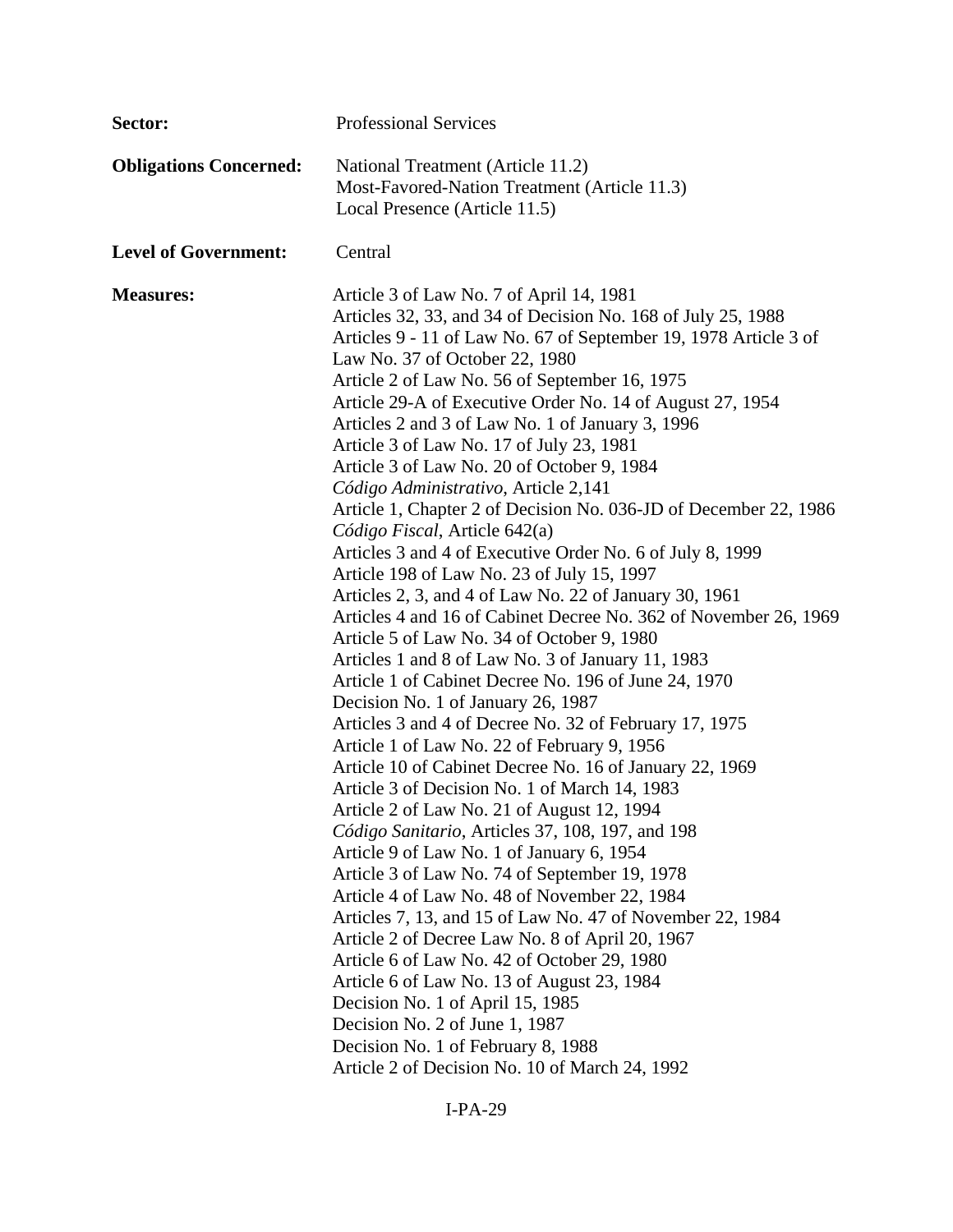|                     | Article 3 of Decision No. 19 of November 12, 1991<br>Article 2 of Decision No. 7 of December 15, 1992<br>Article 2 of Decision No. 50 of September 14, 1993<br>Article 2 of Decision No. 1 of January 21, 1994<br>Article 2 of Decision No. 2 of January 25, 1994<br>Article 2 of Decision No. 4 of June 10, 1996<br>Article 3 of Decision No. 5 of June 10, 1996<br>Article 3 of Decision No. 1 of May 25, 1998<br>Article 3 of Decision No. 2 of May 25, 1998<br>Article 35 of Law No. 24 of January 29, 1963<br>Articles 11 and 20 of Law No. 45 of August 7, 2001<br>Article 5 of Law No. 4 of January 23, 1956<br>Articles 4 and 5 of Law No. 15 of January 22 of 2003 |
|---------------------|-----------------------------------------------------------------------------------------------------------------------------------------------------------------------------------------------------------------------------------------------------------------------------------------------------------------------------------------------------------------------------------------------------------------------------------------------------------------------------------------------------------------------------------------------------------------------------------------------------------------------------------------------------------------------------|
|                     | Article 5 of Resolution No. 3 of August 26, 2004                                                                                                                                                                                                                                                                                                                                                                                                                                                                                                                                                                                                                            |
| <b>Description:</b> | <b>Cross-Border Services</b>                                                                                                                                                                                                                                                                                                                                                                                                                                                                                                                                                                                                                                                |
|                     | Only a Panamanian may practice as a healthcare professional;<br>agricultural science professional; barber; chemist; cosmetologist;<br>customs agent; economist; journalist; library scientist; public<br>relations specialist; real state agent; social worker; sociologist;<br>public translator; speech and language therapist; and veterinary<br>doctor.                                                                                                                                                                                                                                                                                                                 |
|                     | However a foreign national may practice in the following<br>professions if the relevant professional council finds that no<br>qualified Panamanian is available: agricultural science<br>professional; chemist; dietitian; medical doctor; medical radiology<br>technician; nurse; nutritionist; odontologist; and veterinary doctor.                                                                                                                                                                                                                                                                                                                                       |
|                     | Foreign journalists engaged as correspondents for wire services or<br>other foreign media will be accredited by the Junta Técnica de<br><i>Periodismo</i> and allowed to practice on that basis for the duration of<br>their contractual service. Any foreign journalist engaged in a<br>temporary professional mission in Panama will, upon registration<br>with the <i>Junta Técnica</i> , be issued a temporary permit to practice<br>journalism in Panama.                                                                                                                                                                                                              |
|                     | Notwithstanding existing measures relating to requirements for the<br>practice of professions referred to in this entry, the respective<br>professional associations, institutions, or any other entity with<br>authority to grant a license for the practice of the professions listed<br>in the measures element of this entry (hereinafter referred to as the<br>"Authority") will recognize the license granted by a jurisdiction in<br>the United States, and allow the holder of that license to register                                                                                                                                                             |
| $I-PA-30$           |                                                                                                                                                                                                                                                                                                                                                                                                                                                                                                                                                                                                                                                                             |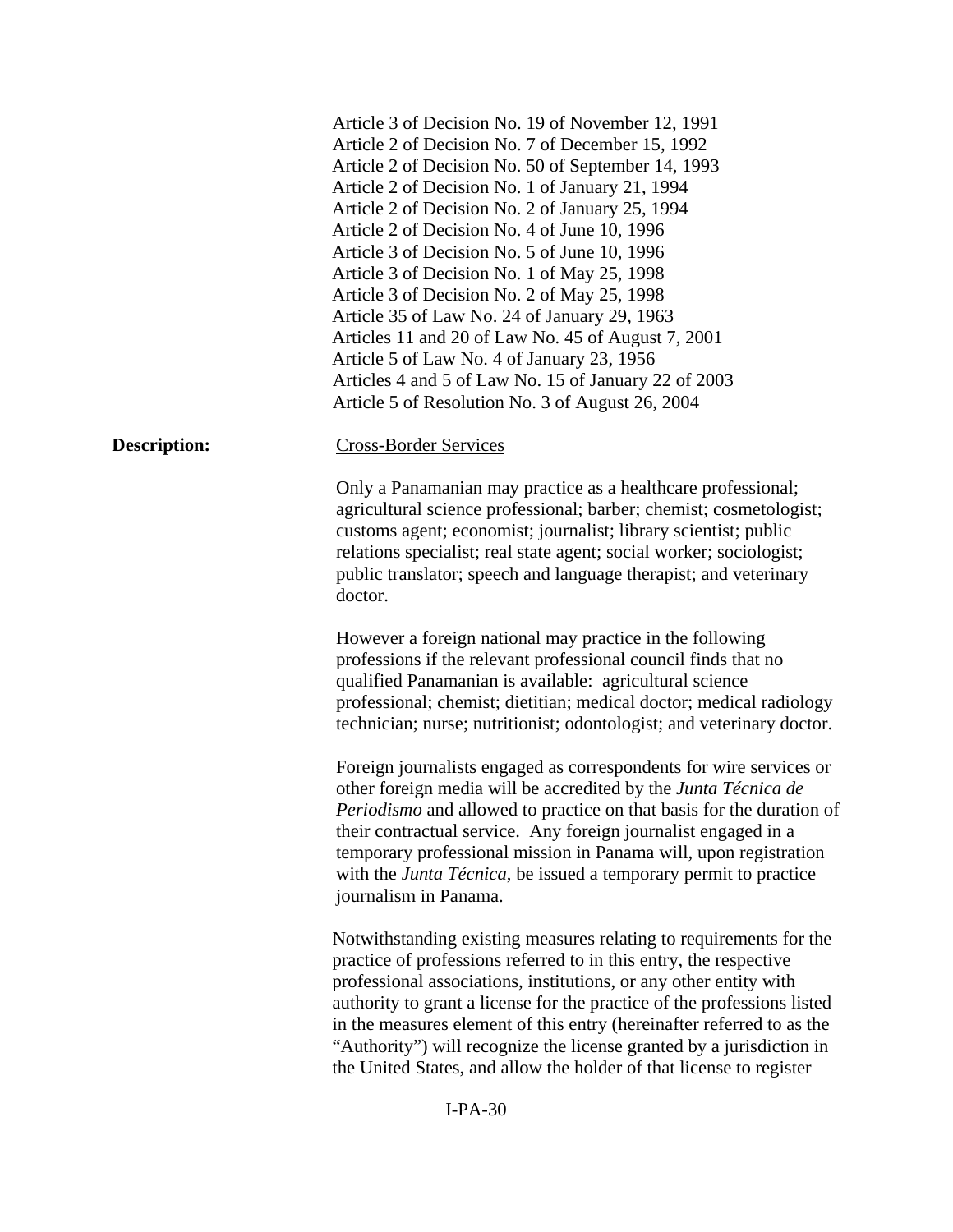with the Authority and to practice the profession in Panama, on a temporary basis, based on the license issued in a jurisdiction in the United States, in the following cases:

- (a) no educational institution in Panama offers a course of study that would allow the practice of the profession in Panama;
- (b) the holder of the license is a recognized expert in the profession; or
- (c) allowing the professional to practice in Panama will, through training, demonstration, or other such opportunity, further the development of the profession in Panama.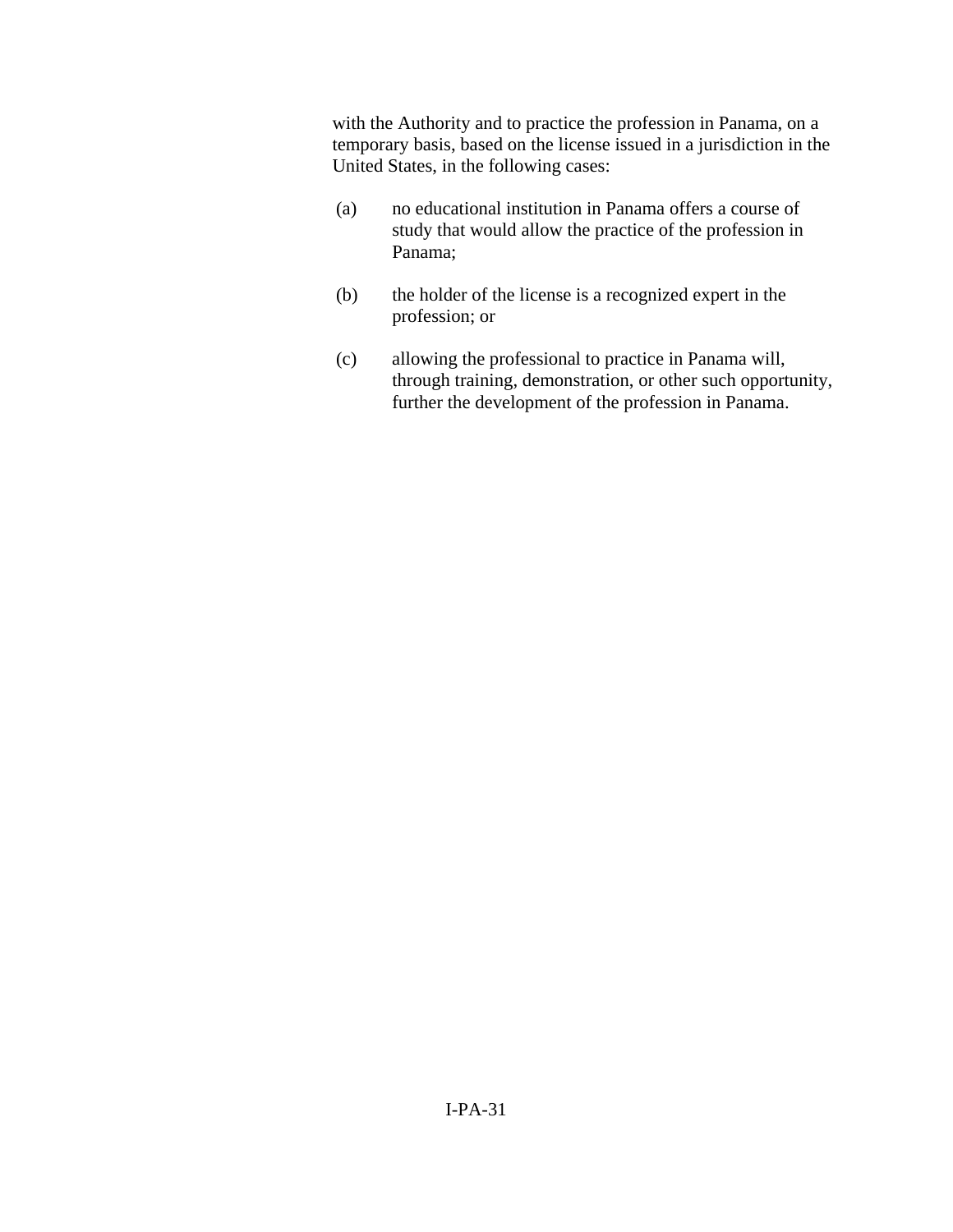| Sector:                       | <b>Telecommunication Services</b>                                                                                                                                                                                                                                  |
|-------------------------------|--------------------------------------------------------------------------------------------------------------------------------------------------------------------------------------------------------------------------------------------------------------------|
| <b>Obligations Concerned:</b> | Market Access (Article 11.4)                                                                                                                                                                                                                                       |
| <b>Level of Government:</b>   | Central                                                                                                                                                                                                                                                            |
| <b>Measures:</b>              | Law No. 17 of July 9, 1991                                                                                                                                                                                                                                         |
|                               | Law No. 5 of February 9, 1995                                                                                                                                                                                                                                      |
|                               | Law No. 31 of February 8, 1996                                                                                                                                                                                                                                     |
|                               | Executive Decree No. 73 of April 9, 1997                                                                                                                                                                                                                           |
|                               | Executive Decree No. 21 of 1996                                                                                                                                                                                                                                    |
|                               | Regulation JD-025 of December 12, 1996                                                                                                                                                                                                                             |
|                               | Regulation JD-080 of April 10, 1997                                                                                                                                                                                                                                |
|                               | Concession Contract No. 30-A of February 5, 1996, between the<br>State and BSC (BellSouth Panama, S.A.)                                                                                                                                                            |
|                               | Concession Contract No. 309 of October 24, 1997 between the<br>State and Cable & Wireless Panama, S.A.                                                                                                                                                             |
| <b>Description:</b>           | <b>Cross-Border Services</b>                                                                                                                                                                                                                                       |
|                               | Cellular mobile telephone services shall be provided exclusively<br>on Bands A and B by BellSouth Panama S.A. and Cable &<br>Wireless Panama, S.A., for a period of 20 years starting from the<br>date when the relative contracts of concession enter into force. |
|                               | From October 25, 2008, it shall be possible to authorize at least<br>one and up to two concessions for personal communications<br>services.                                                                                                                        |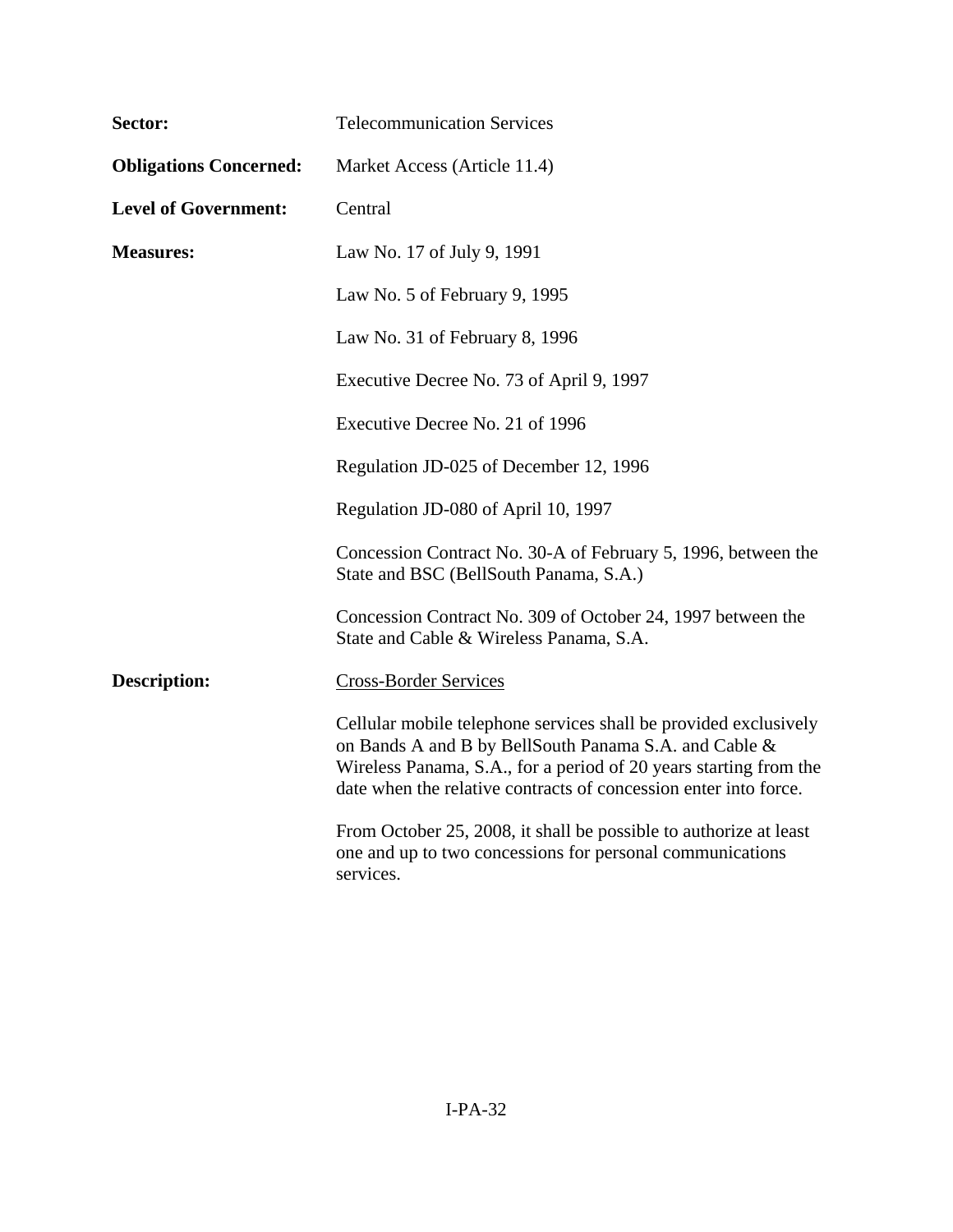| Sector:                       | Telecommunication services                                                                                                                                     |
|-------------------------------|----------------------------------------------------------------------------------------------------------------------------------------------------------------|
| <b>Obligations Concerned:</b> | Local Presence (Article 11.5)                                                                                                                                  |
| <b>Level of Government:</b>   | Central                                                                                                                                                        |
| <b>Measures:</b>              | Law No. 31 of February 8, $1996$                                                                                                                               |
|                               | Executive Decree No.73 of April 9, 1997                                                                                                                        |
| Description:                  | <b>Cross-Border Services</b>                                                                                                                                   |
|                               | Telecommunication services supplied from within the territory of<br>Panama directly to users in Panama may only be supplied by<br>persons domiciled in Panama. |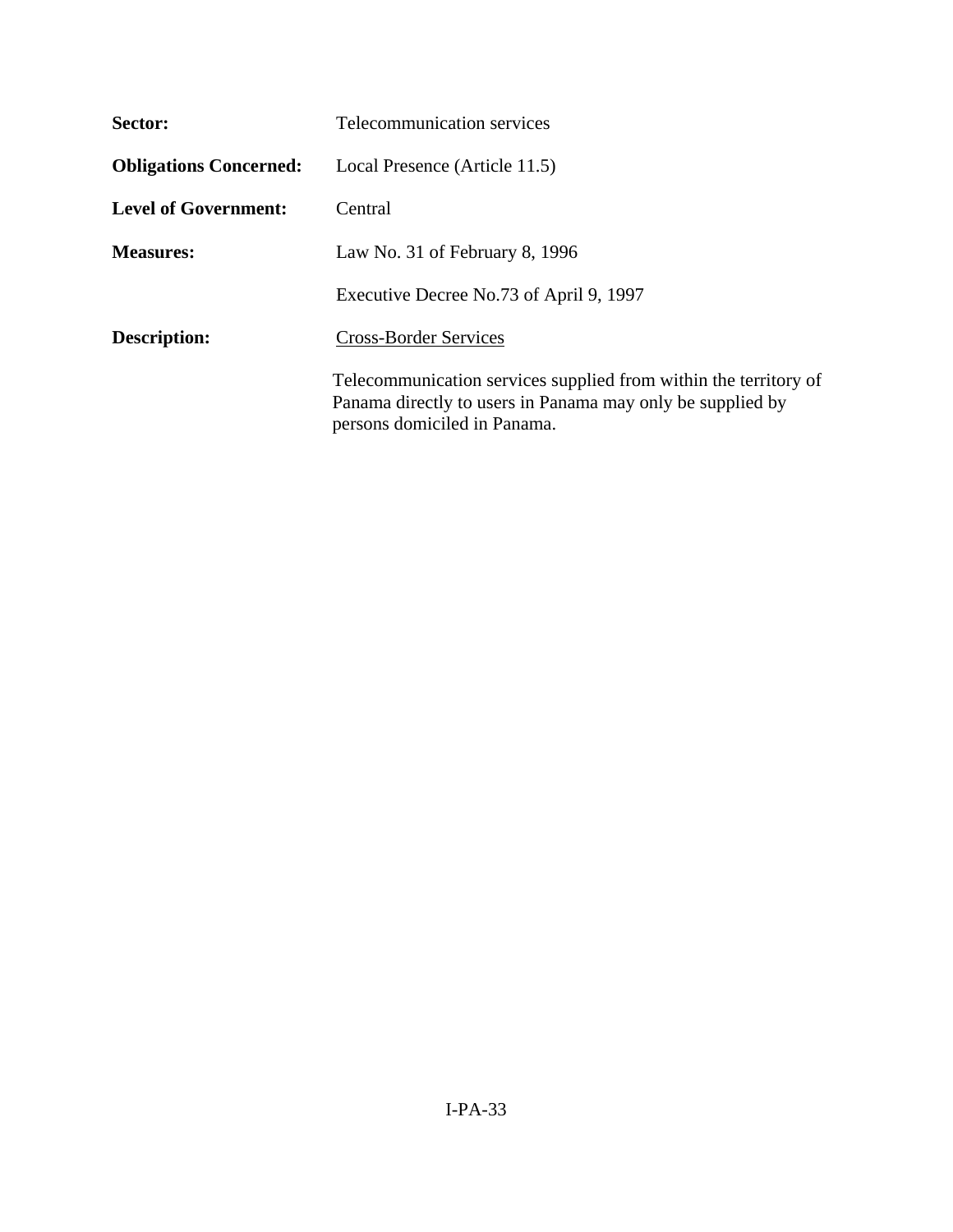| Sector:                       | <b>Hotel and Restaurant Services</b>                                                                                                                                                                                                                       |
|-------------------------------|------------------------------------------------------------------------------------------------------------------------------------------------------------------------------------------------------------------------------------------------------------|
| <b>Obligations Concerned:</b> | Market Access (Article 11.4)                                                                                                                                                                                                                               |
| <b>Level of Government:</b>   | Central                                                                                                                                                                                                                                                    |
| <b>Measures:</b>              | Law No. 55 of July 10, 1973                                                                                                                                                                                                                                |
| Description:                  | <b>Cross-Border Services</b>                                                                                                                                                                                                                               |
|                               | No license for the operation of a bar will be granted in any district<br>in Panama when the number of existing bars in such district<br>exceeds the proportion of one per one thousand inhabitants,<br>according to the latest official population census. |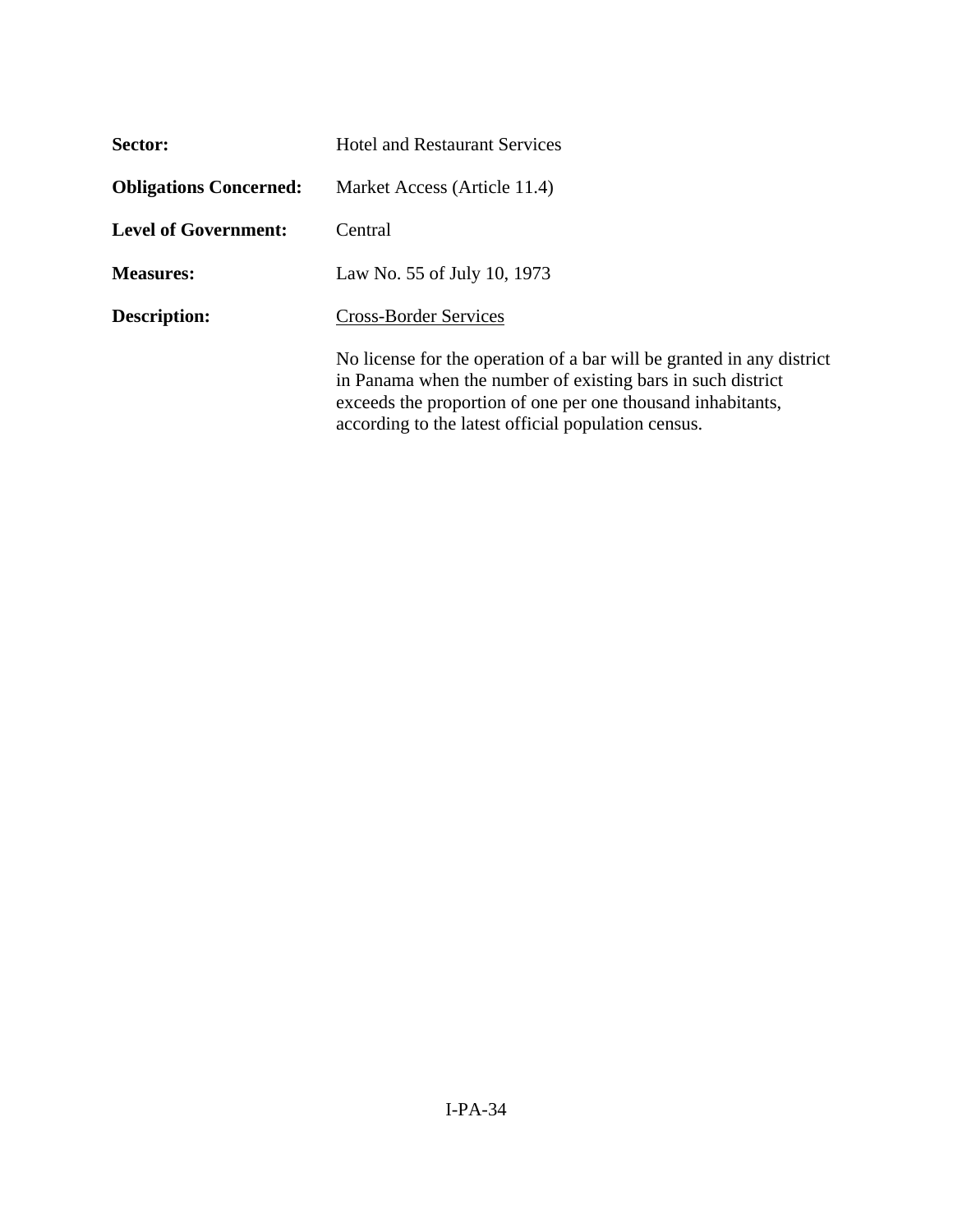| Sector:                       | Games of Luck and Chance                                                                                      |
|-------------------------------|---------------------------------------------------------------------------------------------------------------|
| <b>Obligations Concerned:</b> | Market Access (Article 11.4)                                                                                  |
| <b>Level of Government:</b>   | Central                                                                                                       |
| <b>Measures:</b>              | Article 297 of the 1972 Constitution                                                                          |
| <b>Description:</b>           | <b>Cross-Border Services</b>                                                                                  |
|                               | Only the Government of Panama may operate games of luck and<br>chance or other gambling activities in Panama. |